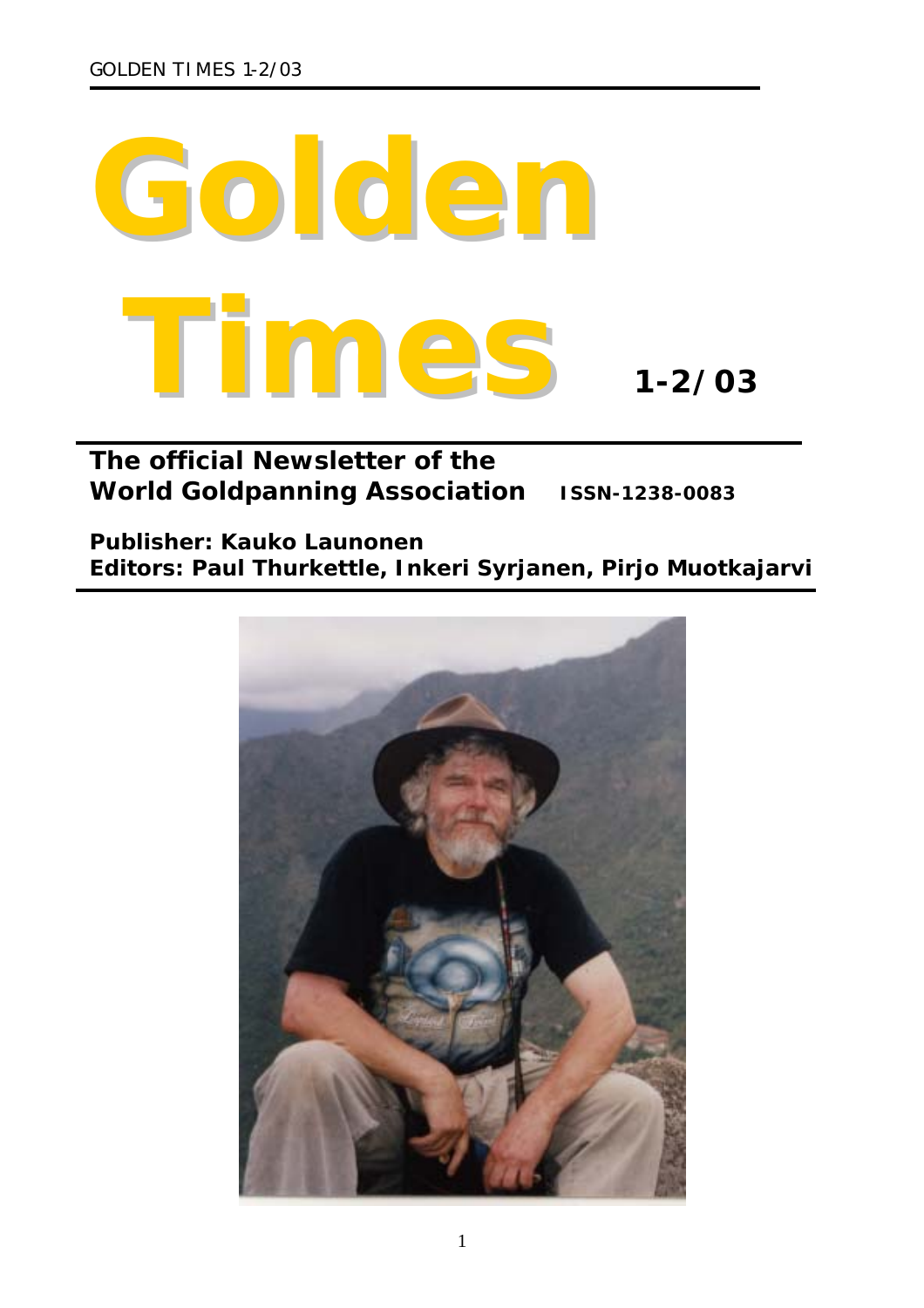#### **From the President**

# $D_{\text{ear}}$

members It is about the time for my last editorial of this publication as the President of the WGA. The passed years have



been interesting, even somewhat heavy towards the end of my term.

When the WGA was founded, there were only a few member countries, and we all knew each other. We had no problems. In the course of time our association has expanded into a worldwide organisation with a large number of gold panners in each member country. The WGA is now wellknown and has established a certain status. This status has brought along some problems. In some member countries internal disputes where even religion and politics are involved, have arisen. That is unbelievable! The international co-operation of gold prospectors was initiated nearly three decades ago during the first Goldpanning World Championships in Lapland. A few years later Rudy Ertl from Austria summoned the meeting where our association was founded. He was elected the first president. The first sets of rules were very simple ones. We could not foresee our future in its current scale. An international association requires rules that are based on international laws, statutes and regulations. They are used to regulate our activities in a way that will satisfy us all and also help to avoid most problems. For several years we have been aware of the need for new rules. The economies of the association as well as other activities require a sound legal foundation. After years of preparatory work the member countries have now received the proposal for a new set of rules, which should cover all our needs. My sincere wish is that you read the proposal carefully and give feedback if needed. If no major amendments are required, we could adopt the new rules at the WGA general meeting in Switzerland.

In Switzerland the Congress will elect a new President for the WGA as well as the Vice-President, the Treasurer and the Secretary, who will make up the Executive Committee.

Their duties will undoubtedly be increasing in the future, if we want the WGA to be true global organisation of gold panning. So far the activities of the association have primarily focused on the Goldpanning World Championships. This should however, be only one target, although an important one. According to my opinion the WGA should, in the future, also work on restoring the traditions of gold prospecting and on improving the opportunities to pan for gold in the existing alluvial deposits.

As long as you can remember, I have stated the prerequisites for the President of the WGA. I want to point out that I lack most of them.

The support of members across national boundaries is essential. This task takes a lot of time - also during the Championships - so he/she will not be able to participate in the competition. Just imagine the President presenting a prize for himself or herself. Neutrality is the very essence for being the President. The President shall be prepared to represent the WGA at various occasions and to meet mayors, ministers and even heads of states.

I sincerely wish that both the Executive committee and the President would be elected from such member countries where gold panning is more than just a sport. Then the link to real life would be maintained.

Finally, I'd like to remind future organisers of the World Championships of the following: Before you apply for the championships, please carefully consider the economic realities. It is not appropriate that the fees collected from competitors cover the budget of the competition. The World Championships is a major event. You will need good and generous sponsors as well as an audience that is prepared to pay an admission fee. Also remember that a large and well-trained team is needed to organise the championships in order to make things run smoothly.

After a cold and snowy winter even the arctic gold creeks are now thawing and gold panners will soon be getting ready for the summer's adventures. See you in Willisaw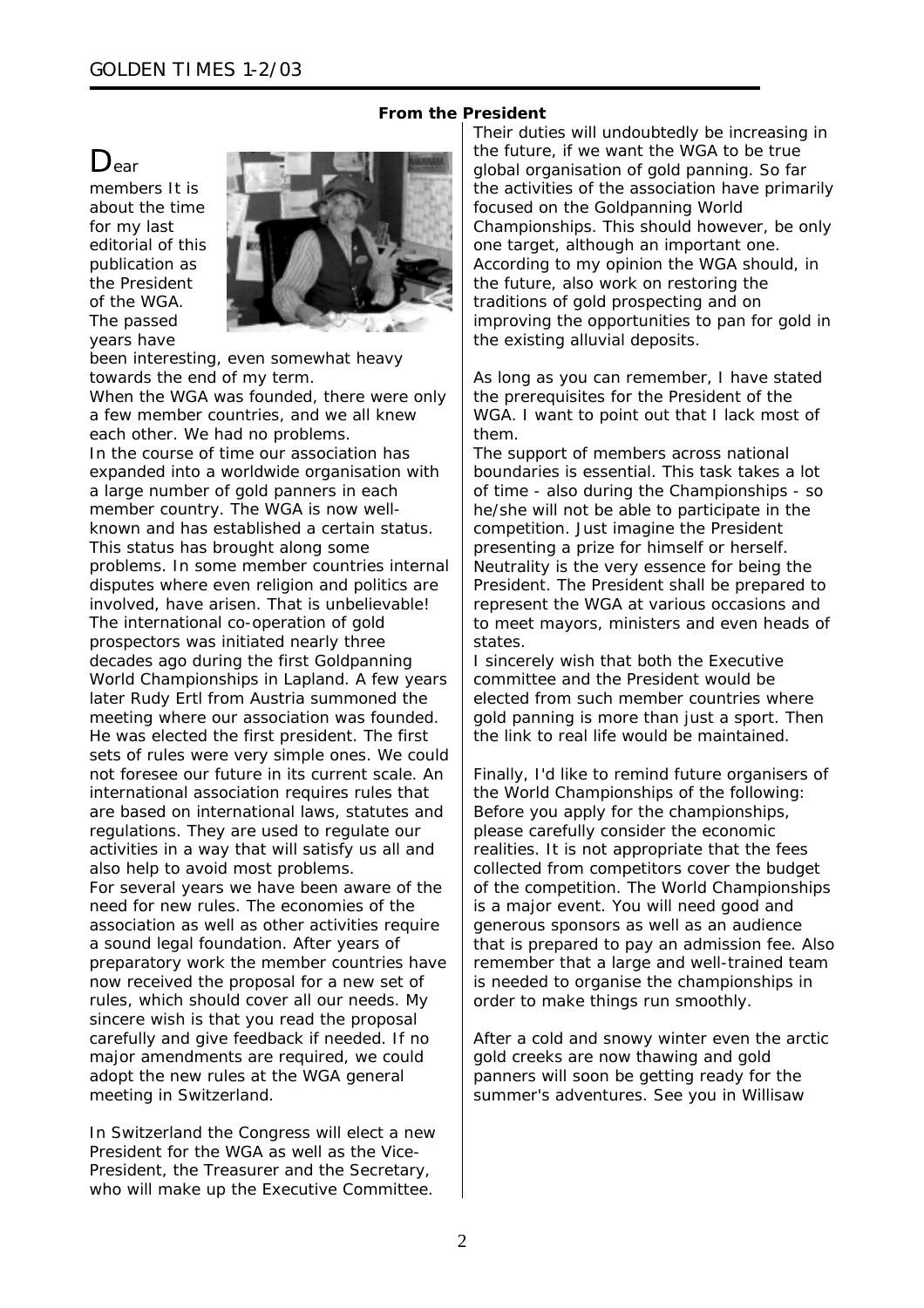## **Treasurer's Report**



It is said in English that, 'time flies!'. Well it certainly seems to have flown over the last six years, and I am pleased that the WGA now has a reasonably secure income funding stream, together with a capital reserve and even some assets! I will prepare my detailed annual report for the WGA council meeting in Willisau, Switzerland soon, but I just wanted to give you a quick summary of where the WGA

is now financially as an organisation. It would also be a good time to think about what we want to do next – and this is a big question.

So firstly a quick summary of where we are now. In 1997/98 and 1998/99 we lost money and in each year Tankavaara very kindly made up the shortfall. Then, like turning a big ship, things began to change: 1999/00 reserve 738 USD, 2000/01 reserve 1752 USD, 2001/02 reserve 3042 USD. We achieved this increase in our reserves through two basic principles – we spent less and earned more! I think that most people know that we earned more through creating new sources of income, but what you may not know is that much of our reserve has been built thanks to the very good work of the Golden Times team. Pirjo, Inkeri and Paul have given their time freely and made such good use of modern electronic information systems that they have brought our costs down massively and we should respect what they have achieved.

And what about the future? I will report to the WGA council this year our biggest reserve ever, but what do we want to do with this money?? A few years ago I said to somebody that I wanted to build up the WGA's funds, and he said, 'Why?'. Now this is a very good question. Are there new things that we as an organisation would like to do, please think about this and talk to your national representatives. Money is about choices and life and what it can do – not just making a pile of it bigger!

Vincent Thurkettle WGA Treasurer  $\overline{\phantom{a}}$ 

#### **Editorial:**

Welcome to this edition of Golden Times and sadly the last that Inkeri and Pirjo will be acting, as editors of the publication and the last Kauko will be the publisher. In fact Pirjo has already left for a new job in Finland that we all hope will be a successful one for her. Also we have the election of the new President in August and this edition has the biographies of the five candidates. All in all, an exciting year. We would like to ask any budding reporters out there to sign on to becoming a roving reporter for Golden Times. We need more reports on gold related stories, techniques and adventures throughout our world community! See you in Switzerland!

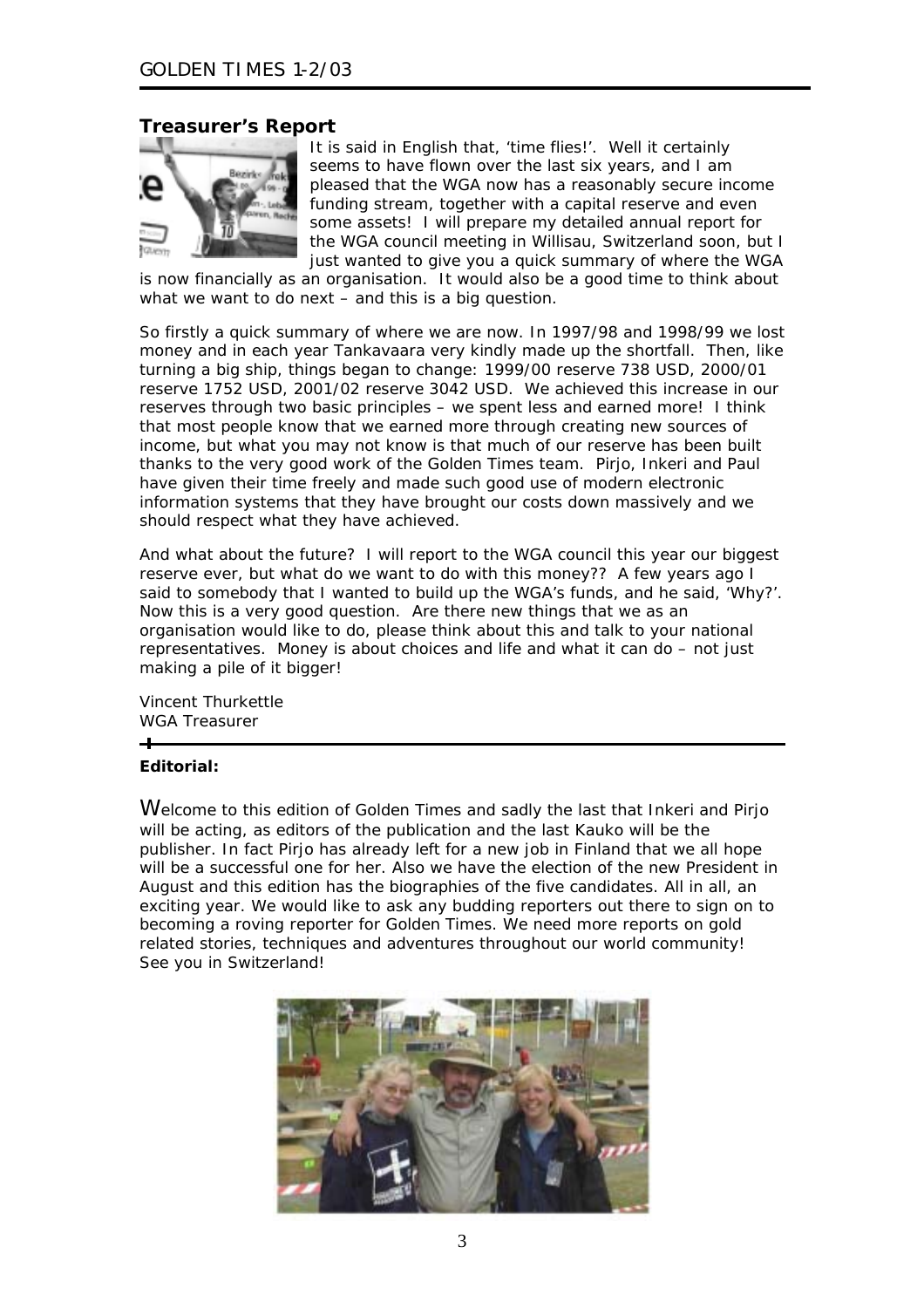# **Nominations for President of the World Goldpanning Association**

*Candidates for the position of President of W.G.A 2003 :* 

| Gossage, Mick,                            | <b>Great Britain</b>                                                           |
|-------------------------------------------|--------------------------------------------------------------------------------|
| Karlsson, Ken,                            | Sweden                                                                         |
| Orava, Esko,                              | <b>Finland</b>                                                                 |
| Ramella Bagneri, Arturo Italy             |                                                                                |
| <b>Thurkettle, Vincent, Great Britain</b> |                                                                                |
| sent to the WGA council.                  | The following biographies are reproduced below in the same format as they were |

# **Mick Gossage**

# **Biographical Statement For**

Mick Gossage. Great Britain.



*Golden greetings to you all.*

*National Association.*

*In 1990 I was elected the Chairman of the British Goldpanning Association Organising Committee for our very successful World Goldpanning Championships of 1992. During 1991 I became the "President" of the British Goldpanning Association and held the office for 11 years. I have organised every British Goldpanning Championships since 1992.* 

*I have represented Britain on the WGA Council since 1991 and in 1994 I was elected, "Chairman of the WGA Rules Committee". Since then my committee have introduced some major changes to the WGA rules and have assisted organisers with their competitions. I have been at the heart of the WGA since 1991 and ask for your support for the chance to continue the good work done by our retiring President.* 

*Mick Gossage.*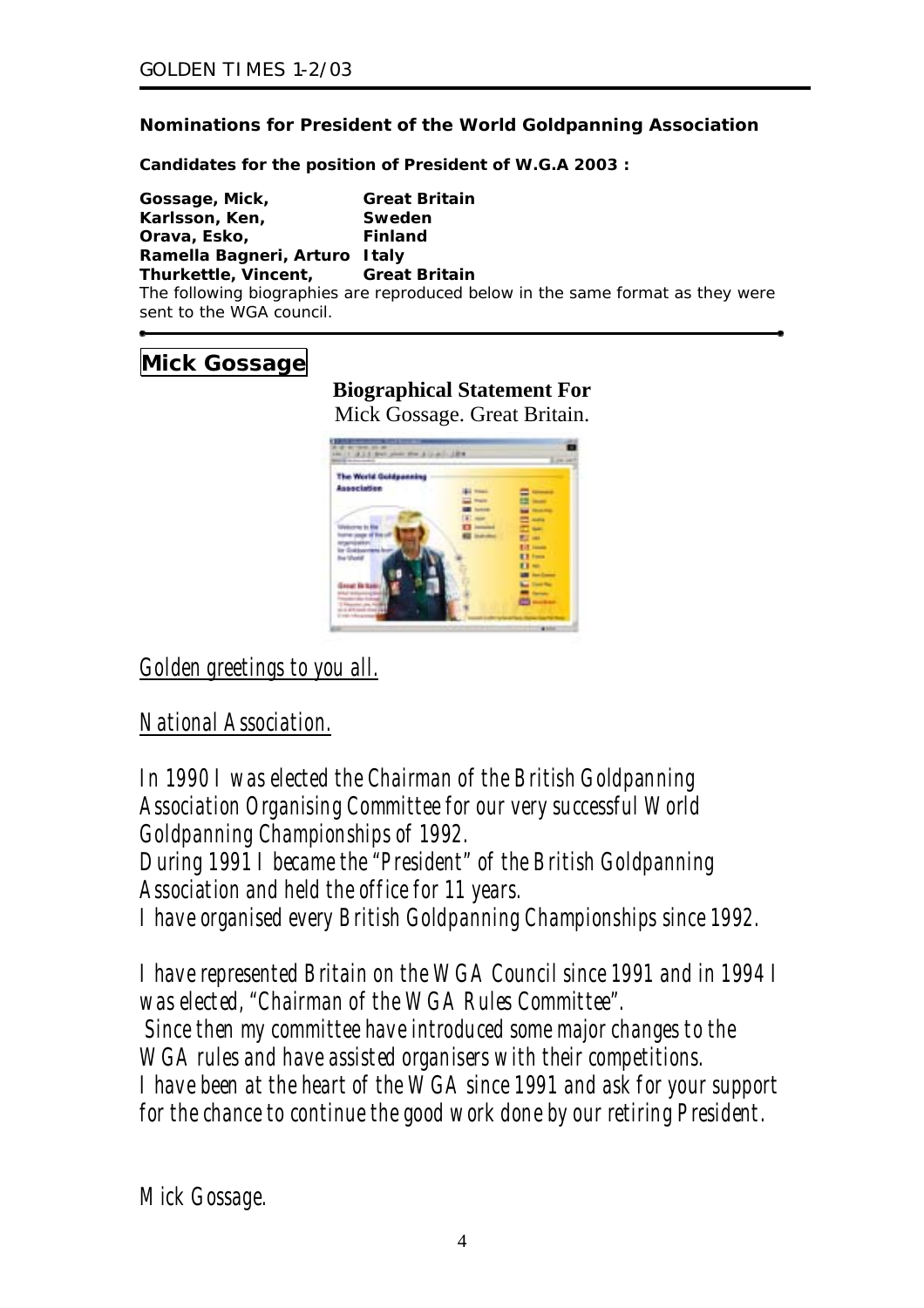# **Ken Karlsson**

# **Biographical Statement.**

My name is Ken Karlsson, and I am a 48 years young man from Kopparberg, Sweden.

The interest for gold and goldpanning started as a general mineral interest which I have had since I were a small Boy. But then, since we started with goldpanning competition in Kopparberg in 1984. And I was one of those who took the initiative to that, since that it has been gold and nothing but gold, that matters for me.

I went to my first World Goldpanning Championship in Tankavaara 1987, and have been to13 Championships so far.

1991 when Kopparberg hosted the Championship I was working as judge and scrutineer.

I have been a member of the Swedish Goldpanning Associations executive committee for some years, and I have also been president of Kopparberg Goldpanning Association for 7 years.

I am a member of WGA rule committee.

Although, the most important thing that have happen to me, concerning goldpanning, is that I meet my wife Ulla, during the Championship in Scotland 1992.

Together with her, I run my own firm Gold&Adventure, in which we teach people(so far approx. 30.000) how to pan for gold, and we also tell them a lot of the history of gold from all over the world.

I have been asked to candidate for the president of WGA, and I am very proud of that.

Although I must say this!!!! I know that the present president of WGA, don't think that the president of WGA should compete in the World Championship. If that is to be a rule, forbidden the president to compete, than, I am not interested of the president job.

For me the World Champion competition is the highlight of the year, which I am not willing to give up. So if you want me to be the next WGA president, then you have to accept a competing president.

Kopparberg, Sweden 2003-05-12

With best regards

KEN KARLSSON Ken Karlsson"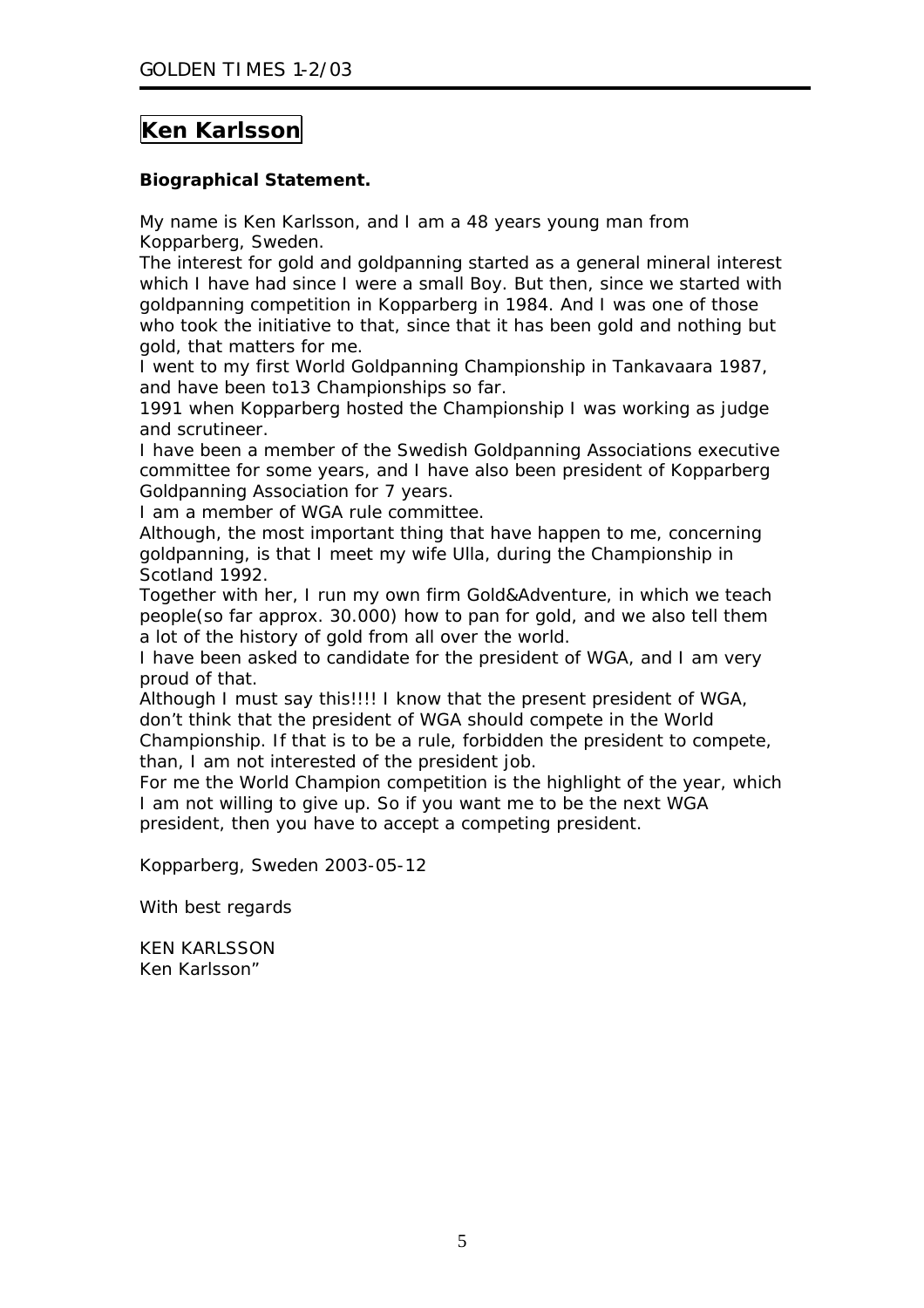# **ESKO ORAVA**

# **Biographical statement**



**ESKO ORAVA**; date of birth Sept 15<sup>th</sup> 1954

I have been serving since 1974 in Finnish Defence Forces as an officer. I retired Apr  $1<sup>st</sup>$  2003 from regular service.

I have taken part in Finnish Goldpanning Championships as a volunteer since 1978 and I have been a member of the organizing committee from 1982. Last 16 years I have been the Chief Justice during the competitions in Tankavaara.

As a competitor I have taken part in the World Goldpanning Championships since 1986.

Some positions of trust I am proud to have in the Lappish Goldfields:

- 1) Vice President of the Gold prospector Museum Association
- 2) Vice President of Gold prospectors Association of Finland
- 3) Member of the executive committee of the Friends of Lapinkulta

Sinettä 30<sup>th</sup> May 2003

Yours sincerely Esko Orava

# **Arturo Ramella Bagneri**

Founder member of Biella Goldprospectors' Association ( A.B.C.d'Oro) and President since 1991, Arturo Ramella Bagneri has worked tirelessly to share his deep love for his "Golden World".

With clear ideas, unflinching energy, personal charisma and a willingness to work side by side with and appreciate the contributions of others, Arturo shows himself to possess leadership qualities that inspire those around him.

Open to new ideas and dialogue, with an excellent command of English and "golden friends" everywhere, he has a global vision of the world. Achievements include:

- Editing our quality newsletter "La Picaja";
- Introducing hundreds of schoolchildren annually to goldpanning;
- Setting up of "Museum of Gold and the Bessa";
- Representing A.B.C.d'Oro on all levels in a professional manner;
- Organising goldpanning competitions and meetings including the annual, friendly OrAlp, but especially the FANTASTIC 2001 European Championships;
- Building Victimula, the amazing, Italian Goldpanners' village.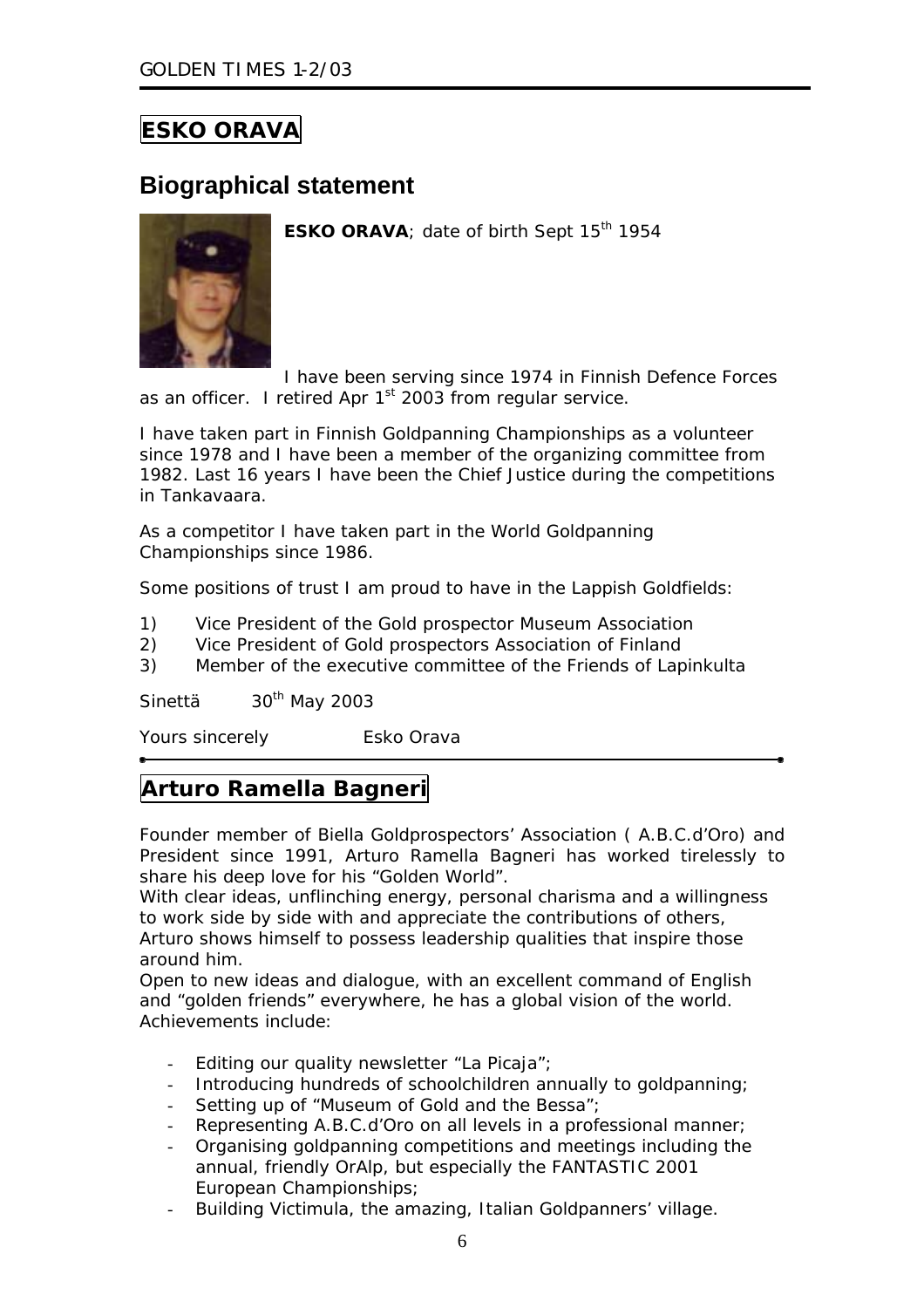We hereby propose Arturo Ramella Bagneri as a candidate for President of the W.G.A. Thank you very much,

Biella, Italy, May 30<sup>th</sup> 2003

# **Vincent Thurkettle**



# **Biographical Statement**

#### **M**y Friends,

I have been a gold-prospector for 27 years.

I have attended World Goldpanning Championships for 15 years.

I have had a place on the WGA World Council as a National Representative and then a member of the Board for 14 years.

I enjoy all that gold can bring us – friends, travel, adventure, money, romance, history, tradition and knowledge.

Over the years I have met with many of you to talk about gold or competition techniques, or rivers, music, food and drinking, or our families and children; in fact just about everything life is!

Gold breathes 'life' for us and I love it!

I believe that the things I have learned, as a forester, a soldier, a father, a prospector and working with the WGA for many years, have given me the experience and background to now be considered for the job of WGA Pr esident.

So my friends, we begin an exciting time!

Vincent Thurkettle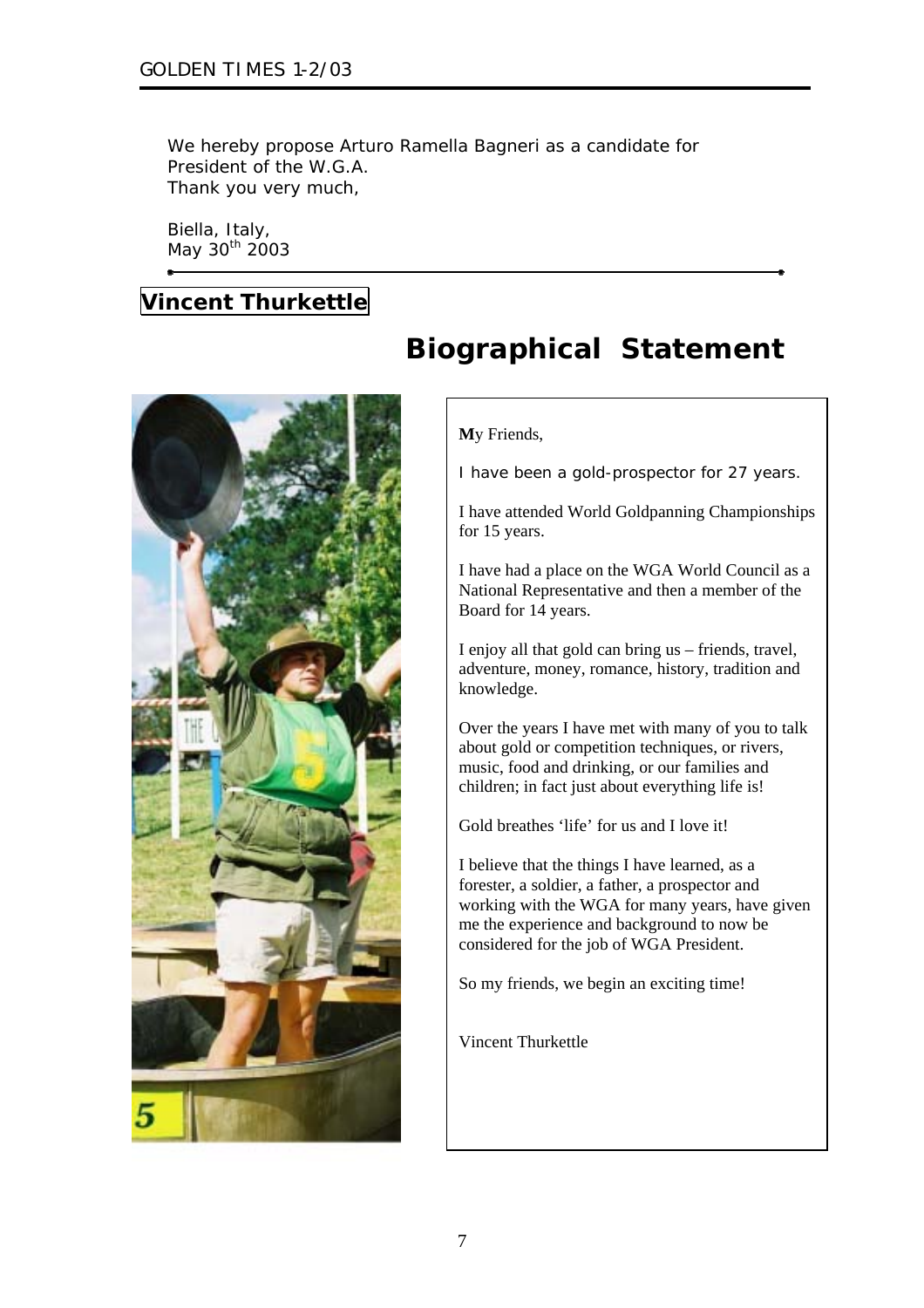

## **World Goldpanning Championships 2003 in Willisau, Switzerland August 12th to 17th, 2003**

## Dear goldprospectors

Welcome to Willisau in the heart of Switzerland. The Swiss Goldprospectors' Association is proud to be your host during the World Goldpanning Championships 2003. The organisation committee is currently preparing for this most exciting event for the goldprospectors community in the year 2003. Two interesting excursions including goldpanning in the Napf are, a gold symposium with renowned experts about Swiss gold occurences and – perhaps – a gold medal await you. You find all the information to register for the campionship and the excursions as well as to prepare for a pleasant stay in Willisau/Switzerland on our website http://www.goldwaschen.ch/gold2003

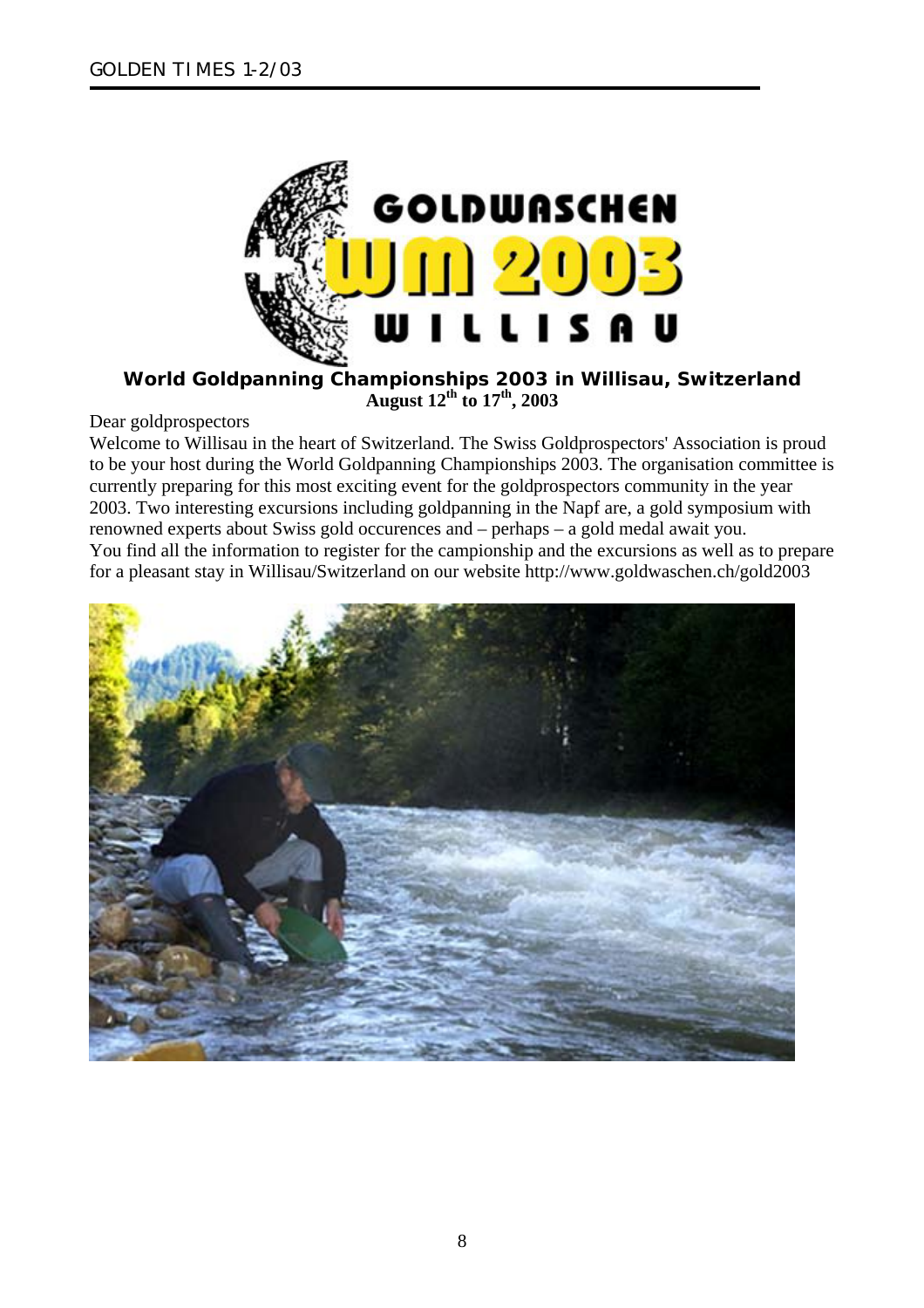## **Programme**

# **Tuesday, Aug. 12th and Wednesday, Aug. 13th:**

- Goldpanning excursions to the Bernese side of the Napf Area with visit to the Helvetic Goldmuseum Burgdorf, Goldpanning-Tour to the Lucerne side of the Napf Area
- On site registration
- Wednesday 19:30h Opening Ceremony

## **Thursday, Aug. 14th:**

- Open-Team contests
- Goldsymposium
- Annual Meeting WGA

## **Friday, Aug. 15th:**

- **Preliminary heats for official categories**
- **WGA** parade

## **Saturday, Aug. 16th:**

- Quarter and semi finals
- Evening entertainment and dance

## **Sunday, Aug. 17th:**

- Finals all categories and all teams
- Awards/Closing Ceremony

# **The gold from the nearby Napf area**



The Napf gold has its origins in the Alps. It was 50 million years ago that the Alps were formed; they concealed the gold lodes which were primary sources of the Napf gold. In the Miocene Era large drainage systems transported Alpine detritus containing gold to the plains. Thus the Napf Massif is made of alluvial deposits. Thoday, these sedimentary rocks are made of conglomerate, sandstone and clay layers. The alluvial Napf gold occures as gold flakes. Nuggets are found rarely. It is characterised by a

porous surface and a brillant yellow colour. The size of the grains varies between 0.2 and 2 mm across and at least 0.1 mm thickness. The Napf Area of Central Switzerland is supposed to be the historically first known gold occurrence in Switzerland and has been known by the Helvets and the Romans. Today the creeks and rivers are well known to recreational prospectors. The untouched natural scenery of the Swiss Prealps and the possibility to quickly find a gold flake in the creek gravels make the Napf Area a perfect gold locality. Join us in the Napf Area and the World Goldpanning Championships 2003.

## **Excursions**

#### *August 12th, 2003: Emmental - Around the Napf*

- 0830 Departure in Willisau (WGC site). Drive by coach via Huttwil to Affoltern.
- Visit of a **Cheese-showdairy**
- Drive via Heimiswil to Burgdorf
- Visit of the **Helvetic Gold Museum** in the castle of Burgdorf. At the moment there is the exhibition "Goldfever" shown.

9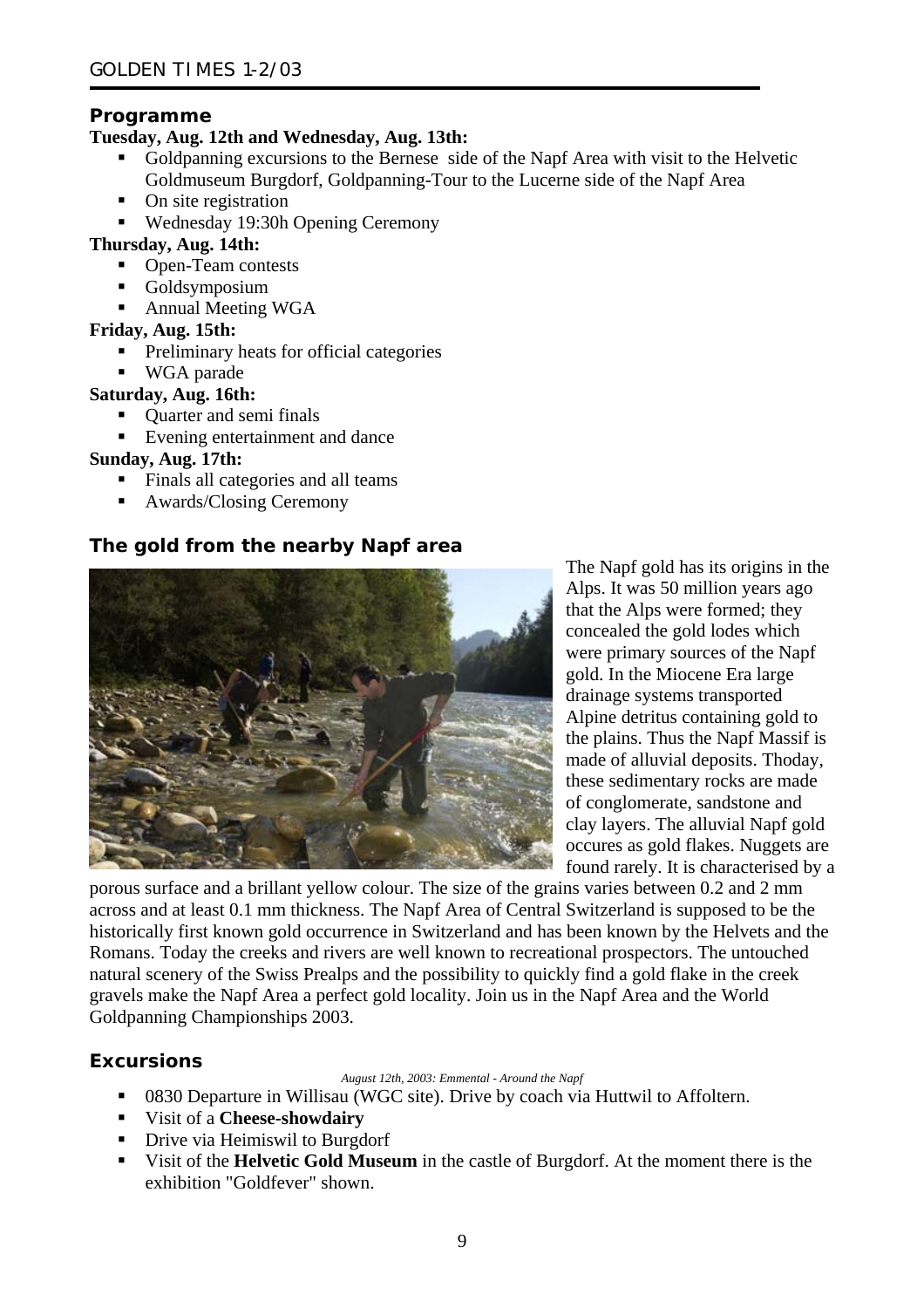- Lunch-break beneath the castle on the border of the **Emme-river** until 1500h (Enough time for goldpanning/Games for people who do not want to pan)
- **1500h Drive from Burgdorf via Ruederwil, Schuepbach and Eggiwil to Siehen**
- Visit of an **Alphorn manufactury**
- Return to Willisau via Schangnau, Wiggen, Schuepfheim, Entlebuch and Wolhusen.

Price per person (including lunch and one liter of beer): sfr. 40.- (The number of persons is limited to 90. Registrations first come first served)

- 0900 Departure in Willisau (WGC site) by coach via Wolhusen to the Lucerne side of the Napf area
- 1000 Arrival on a creek in the Lucerne Napf area
- **Goldpanning** until 1200h
- **Lunch break: Barbecue!**
- Decide on yourself during the afternoon: **Goldpanning** or visit

*August 13th, 2003: The Napf goldpanning tour* 



of a **carcoal-site** (carcoal production by locals) or **hike** through the Napf area

<sup>1700h</sup> Departure, ca. 1800h Arrival in Willisau

Price per person (including lunch): sfr. 25.- (The number of persons is limited to 86. Registrations first come first served)

# **Goldsymposium 2003**





The World Goldpanning Championships 2003 in Willisau will be the setting for a gold symposium. The following three well renowned experts will give you an insight in the Swiss gold occurences by word and image:

- Peter Pfander: The placer gold occurence in the Napf area (Lucerne/Berne)
- Thomas Pettke, ETH Zurich: Gold mineralisation in quarz veins as base m aterial for placer gold and models of the formation of gold-quarz-ore shown at the example of the Monte Rosa gold district
- Beda Hofmann, University of Berne: The gold occurence in the Tavetscher Zwischenmassiv and the Somvitg (Grison).

The lectures will be published in a colorful special edition of the Goldwäscherzytig in English and German which will be available for purchase at the gold symposium.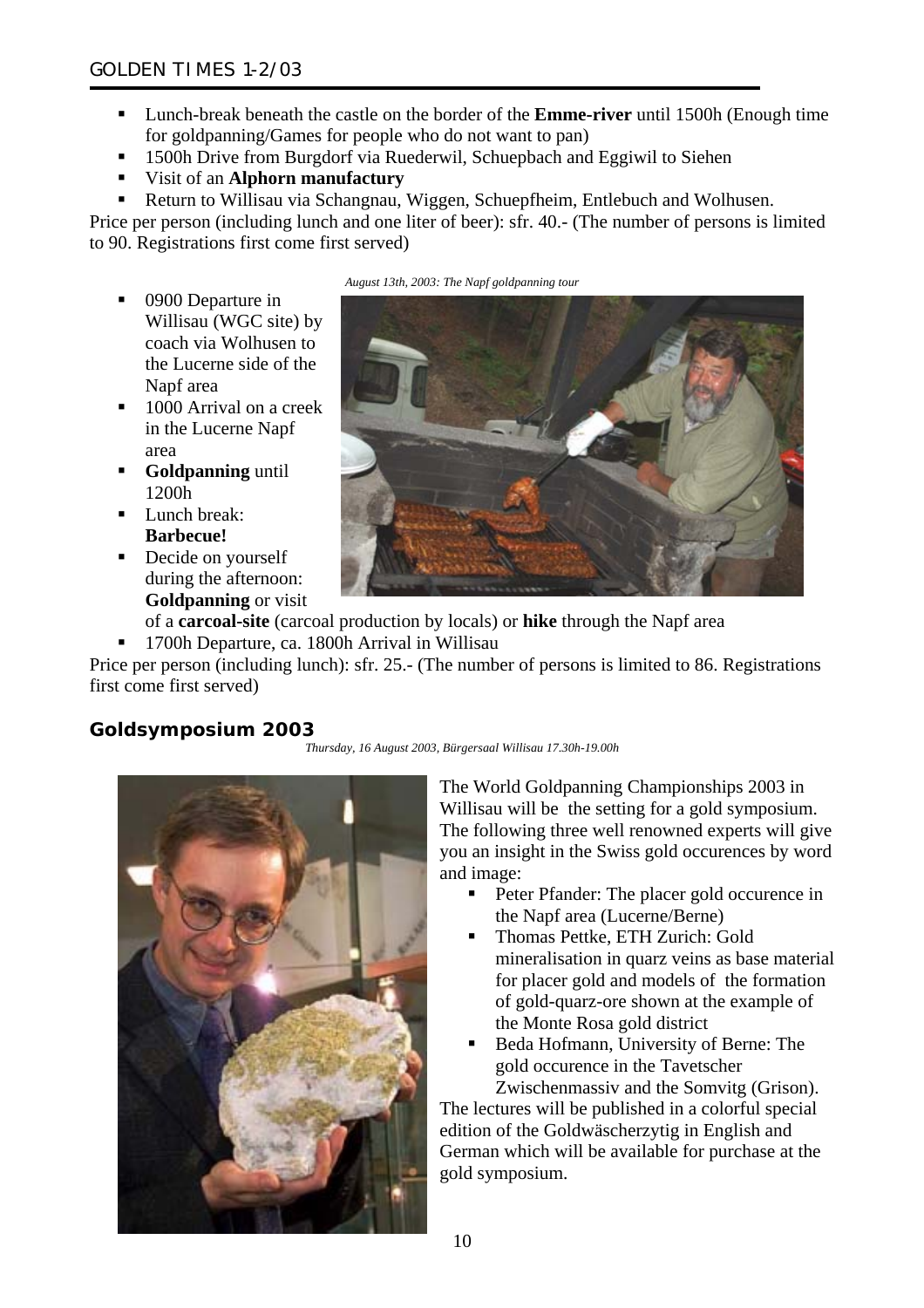# **Accomodation in Willisau**

*Accomodation*  Camping: 10 minutes walking from championship site. Tents are free for competitors. No



Web: http://www.willisau-tourismus.ch E-Mail info@willisau-tourismus.ch

reservation is necessary. Motorhomes cost sfr. 20.- for t he week.

- Dormitory will be made available (sfr. 10.- per person and night).
- Willisau and the area is available  $\blacksquare$  Hotels: A list of hotels in on the website of Willisau-Tourism. They can be contacted directly or through:

Regionales Verkehrsbüro Willisau Bahnhofstrasse 1 CH-6130 Willisau Phone +41 (0)41 970 26 66 Fax +41 (0)41 970 06 66



Fotos: Willy Lüdi

The Swiss team welcomes you!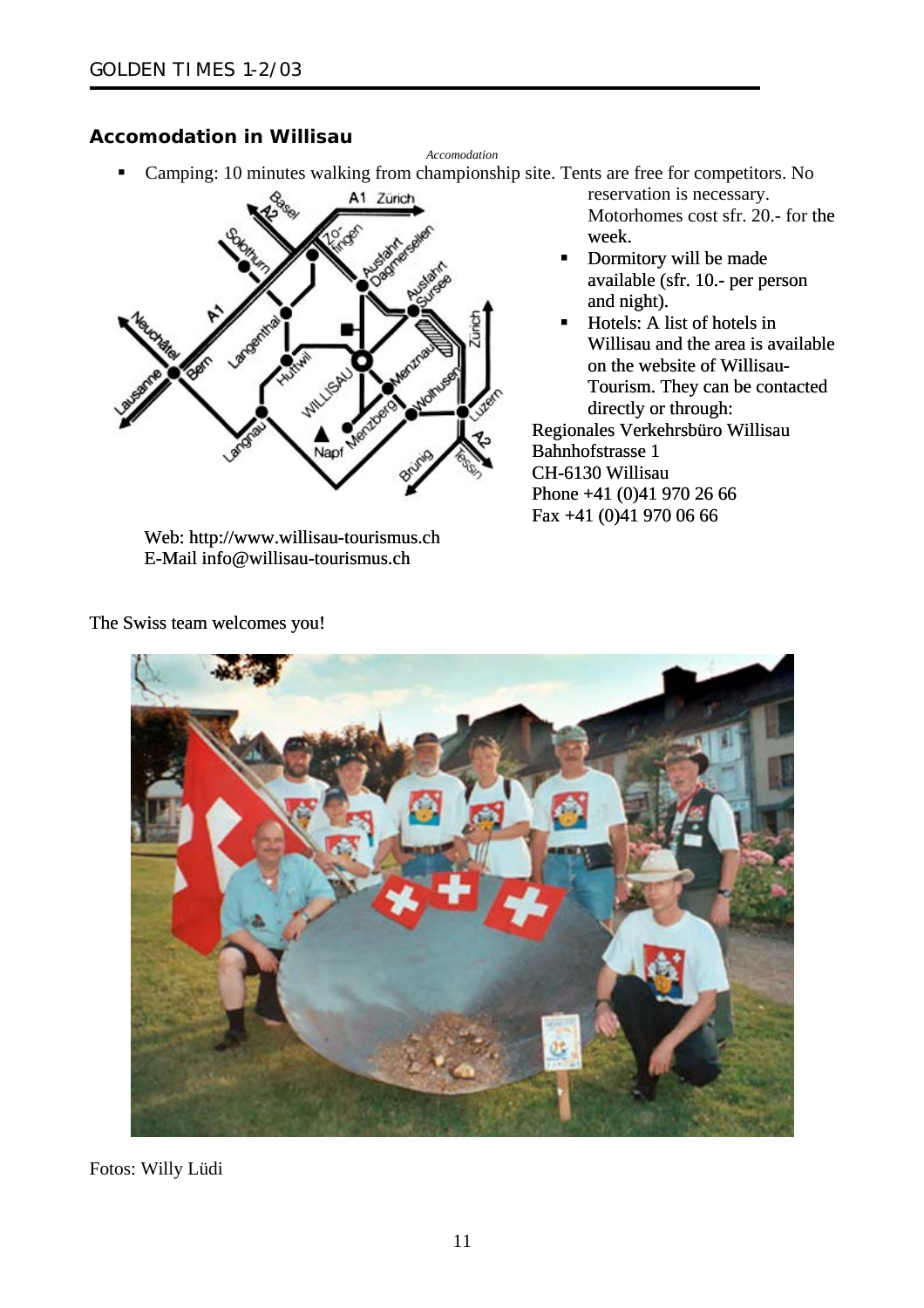#### **RAMBA : A ROMANIAN JOURNEY**



Through my book which was kindly placed on the website

http://utenti.tripod.it/goldprospecting/libri\_v. html by my friend Aleardo Salina, I had the pleasure of meeting and recruiting as a member of the ABC d'Oro Mr Natalino Vicenzino, a native of Portogruaro, Veneto. Together we decided to embark on a week's trip to Romania and now, here I am, along with him, to tell one of my little stories. Natalino, a draughtsman , had had contacts in the past with a large company from Veneto which deals in the removal of earth and bitumen and which had, several years previously, opened several yards throughout Romania where alluvial soil was uncovered. And it was thus that Natalino, on reading in my book that Italian alluvial soil from Padana is particularly auriferous, made the connection between this earth and gold. The invitation we received from the abovementioned company to spend some time at their yards as potential gold-prospecting sites, was tempting and of great interest to us.

Not being a qualified geologist, I decided to simply " follow my nose" and to rely on certain flair as well as 32 years of experience and research with varying degrees of fortune on our rivers.

 Leaving aside time for travelling (about 1,200 km.), only five days remained to us, far too little time to examine an entire country where, apart from this lack of time we also encountered bad weather which prevented us from following our established plan. We therefore restricted ourselves to the inspection of lands adjacent to the two biggest yards, one of which is at SEBES, dislocated in an enormous alluvial basin embraced by the Carpathian mountain chain. Our first assays were carried out in the Muresui river; in two different spots we

managed to collect a small sample of very tiny gold particles, using only a pan or trulla muddy. That is all we found during our two for washing as the river was without a gradient and the material to be washed very excursions here in the little good weather which came our way.

We next travelled about 280 km north east to Bistrita where our hosts " TONIOLO and is devoid of mineralization. Labouring for that the long journey hadn't been worth the our departure so Natalino and I decided only by name, "ROSIA MONTANA", which in primary or alluvial gold, but it never hurts to have a spirit of research and of adventure too GROUP" have another yard. Here the local morphology appears completely different from that of the previous locality; although this too seems to be an alluvial basin it is formed prevalently of compact porphyries an entire morning in the local river, the Bistrita, and finding only a miserly sample of even tinier dimensions than that of the previous locality, was enough to convince us trouble, and all this in the rain... So we took ourselves off, back to base camp at SEBES, still in the rain. At this point only one last day was left before together to go to visit a place which we knew Italian means Monte Rosa (Pink Mountain). We set out, with the scant information at our disposal, in search of this locality, which from here on, I can define, as magnificent. We didn't know whether it was famous for and in fact this led us to discover many



things that I feel can be of interest to a lot of

when about 100 km from SEBES you follow reach the town of Zlatna where a huge heap The town of Rosia Montana is reached National Route 1 northwards to Alba Julia. From here, to the left along Route 74 you of whitish slag furrowed by karst channels, the result of the rains, can be seen. This is

Italians.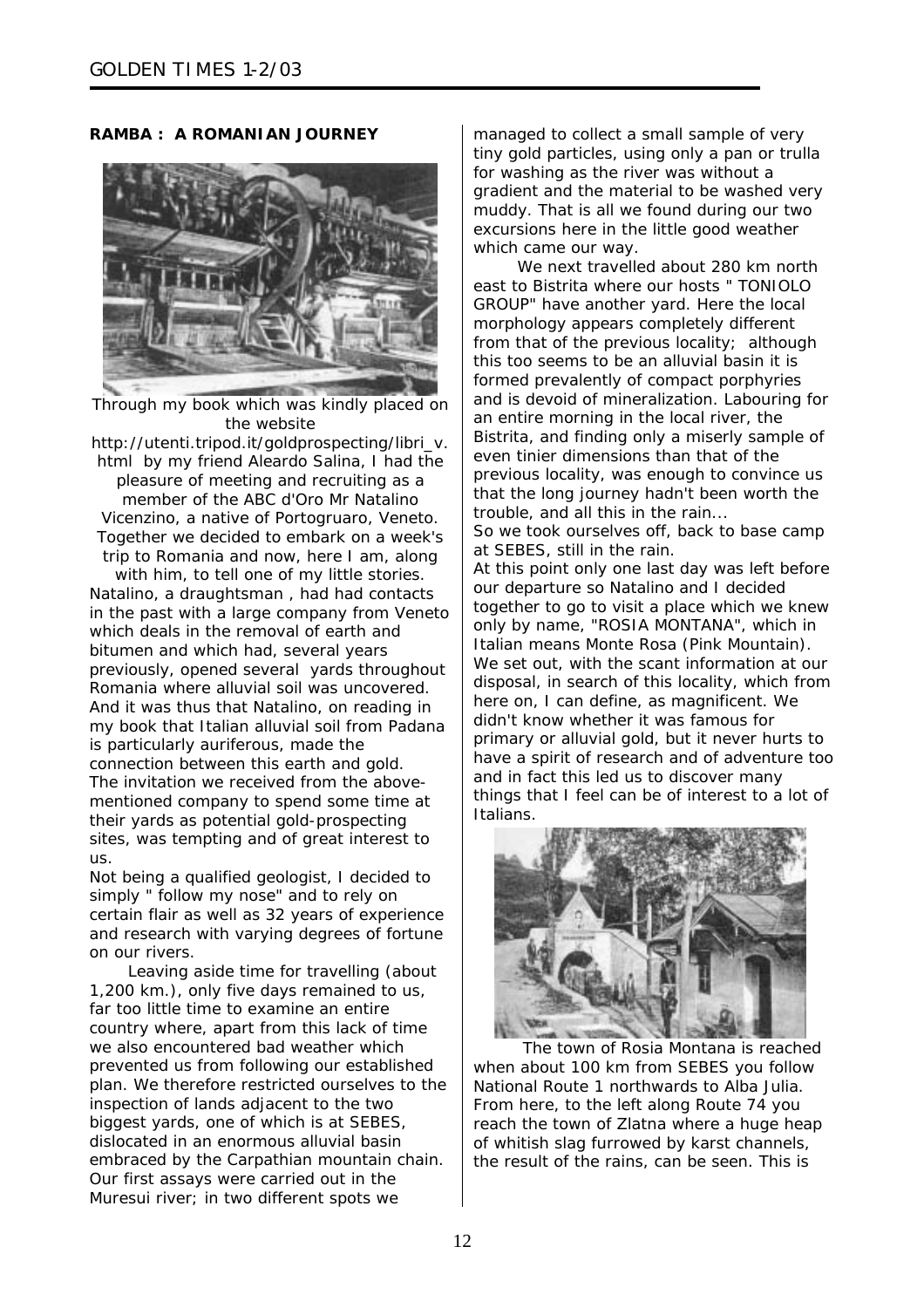what remains of a copper mine, recognizable by an enormous chimney on top of a hill. A right turn at the next crossroads takes you reported that we found no gold here but how to Rosia Montana. It must immediately be immense was our joy on discovering the history of this interesting locality.

We discover that the Romans arrived , building with a vaulted entrance and columns . two crossed hammers), and the date: 1787 mine. The answer he received was: " Raise here too, as they did at the Bessa, more than 2,000 years ago, in 131 BC to be precise. In the town centre, we came to a tumbledown above which appeared the mining symbol ( Natalino, who speaks Romanian very well, asked an old man for the location of the your eyes towards the mountains that surround the town".

The most apt word coming to mind is gruyière, holes to the left and to the right of dumps of sterile rocks stretching down to the old gallery entrances, as well as enormous foot of the town.

We were driven by curiosity to visit one of the many volcanic lakes existing in the zone. I regretted having left my camera in my room as not every day does one meet with certain sights.

It was the month of September and the autumnal colours were reflected in the calm waters: what a vision!



Afterwards we took ourselves off to the nearby dump, but briefly, as the mines are in operation and it was prudent to distance ourselves as soon as possible.

At this point we decided to follow a trickle previously seen in the hope that it would become a stream where some assays could coming out of the lake which we had be carried out or, if possible, a sluice set up for a somewhat more consistent search, but because of the previous night's rain the

.

During our attempt at approaching the woman who was very kind and helpful to us period of no less than thirty-seven years as recounted having, in some analyses, come up What gave us most pleasure however was her gallery "museum" which offered guided visits. Square, (the primiera being the house of the A short time later, accompanied by a guide ( experience), we crossed the threshold of a commemorative plate reading 131 B.C. From galleries still in perfect working order after over 2,000 years and without any supports in and chisel for a distance of several hundreds enormous vein which in some points was still On exiting this gallery one comes to a big There is a 145-page volume on sale at the Romanian and from this we have borrowed stream was growing wider and wider and more and more impetuous. stream we met an elderly, local peasant in our search. This lady, Melania, confided that she had worked for the mine over a an analyst in the analysis dept.. She with a percentage of as much as one kilo of gold per ton of rock. information regarding the existence of a The museum is situated in " PRIMERIA" primiero, the town's mayor ). an ex-miner with over thirty years' typical entrance to the mine called "ALBURNUS MAJOR" which has a here descends a long, stone stairway of no less than 148 steps leading to a maze of wood. You can imagine for yourselves what emotion we felt at the thought that all this work had been carried out with a hammer of metres. Moreover, our guide told us that the mine was still being developed at other levels in order to be able to follow the perfectly visible and palpable!! square all around which are placed antique machines, which were used particularly for grinding the material extracted and for the separation of the gold. There was also an old trolley made entirely of wood; the wheels and even its little tracks were also made of wood. In the centre of the square were three hexagonal columns in basalt from a nearby locality, which we had been unable to see, but which was certainly the cause of the creation of the contact zone so rich in minerals and particularly in gold. museum, illustrating in detail the history of the town and its mines both Roman and some significant photos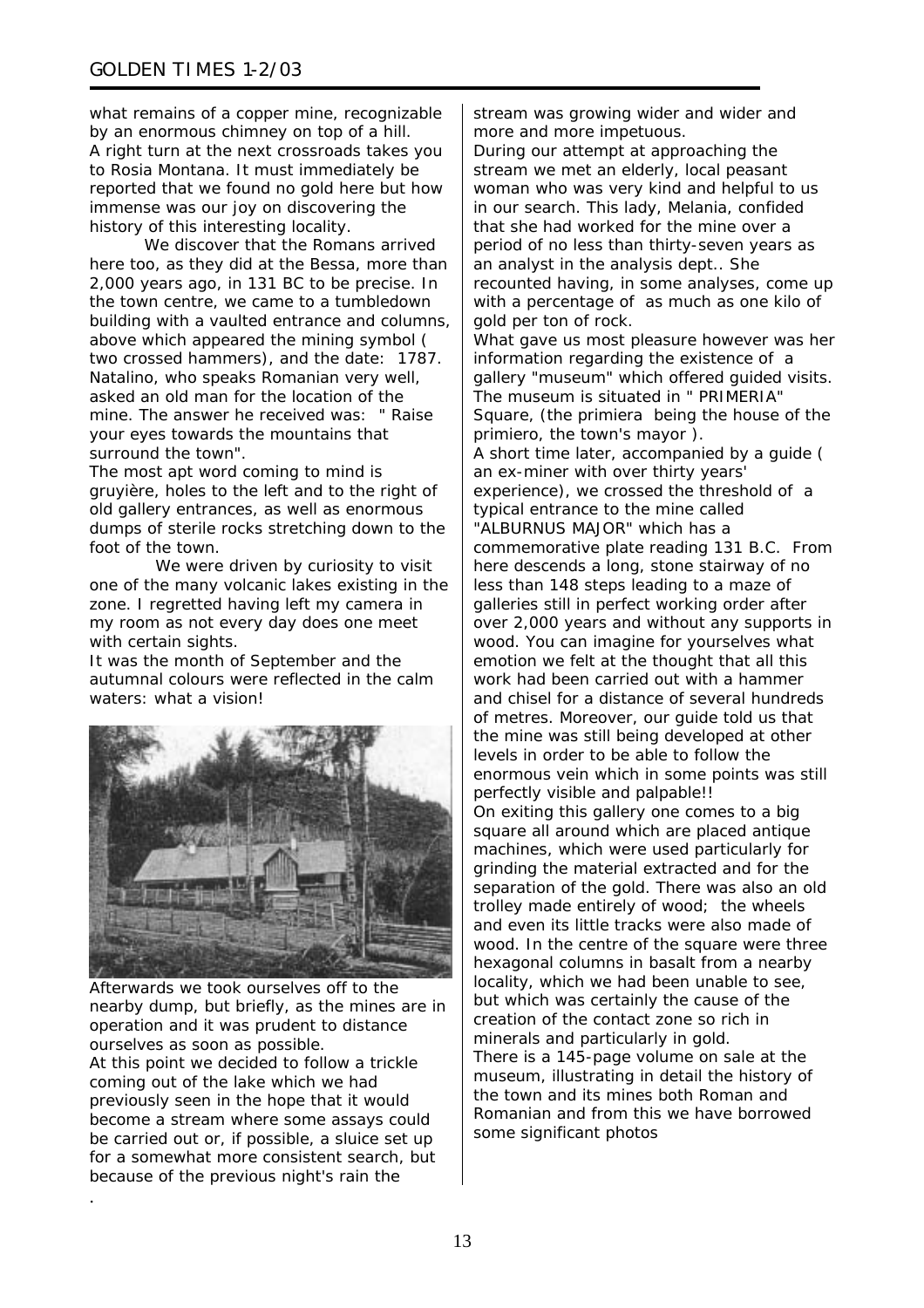

# **Gold Museum in Tankavaara soon celebrates its 30th anniversary**

By Kauko Launonen



**T**he only gold museum that demonstrates the global history of gold is located in Tankavaara, Finland. Its' basic exhibition tells naturally the story of the colourful gold rushes in Lapland but when the visitors see the Golden World pavilion showing the gold history world-wide they understand the power of the yellow metal.

The Gold Museum was established at the time when gold panning in Lapland was based on the work of only a few hermit old-timers of Lemmenjoki. For them gold panning was more like a way of life and did not have any economical importance. The establishing of a Gold Museum was c redited to the record of the meeting of the Gold

Prospectors' Union of Lapland in May 1973. Members presiding over the birth of Gold Museum among other people were Heikki Kokko, Niilo Raumala, Yrjö Korhonen and Inkeri Syrjänen, who is the present director of museum. These people were thinking that it's important to record memories and material which otherwise will be lost.

Inkeri Syrjänen got the task to begin that hard job. In addition to a teaching post she collected

documents and interviewed old men of golden brooks.

The first objects were collected along the Tankavaara's Hopioja Creek. As time went there was an exhibition of those collected materials in the corner of the gold panning site's café in Tankavaara. The beginning was undemanding but it got customers to be interested.

#### **Nuthouse**

In 1975 the Gold Museum got its first building. The piece of land was hired from the National Board of Forestry and placed on it was a transported a hexagonal nuthouse from Varpupää. In crusty snow in the spring the house was taking to pieces and transported to Tankavaara by motor sledges.

In the voluntary work there were many famous people from the gold fields, among them Pelle Kankainen. The Nuthouse started to set up in the spring and summer. There we saw among other people the chairman of gold digger's union Heikki Kokko, Nipa Raumala and Yrjö Korhonen.

Museum pieces and enlarged copies quickly filled that small house. The official opening ceremony was during the Finnish Goldpanning Championships. Now the Gold Museum was a real museum!

#### **Real Museum**

Many people thought that having their own building is the mark of real museum and this was a good start. Connections with National Board of Antiquities and Historical Monuments were developed quickly. We were given a little government subsidy for the costs of recording but almost everything was done by voluntary work.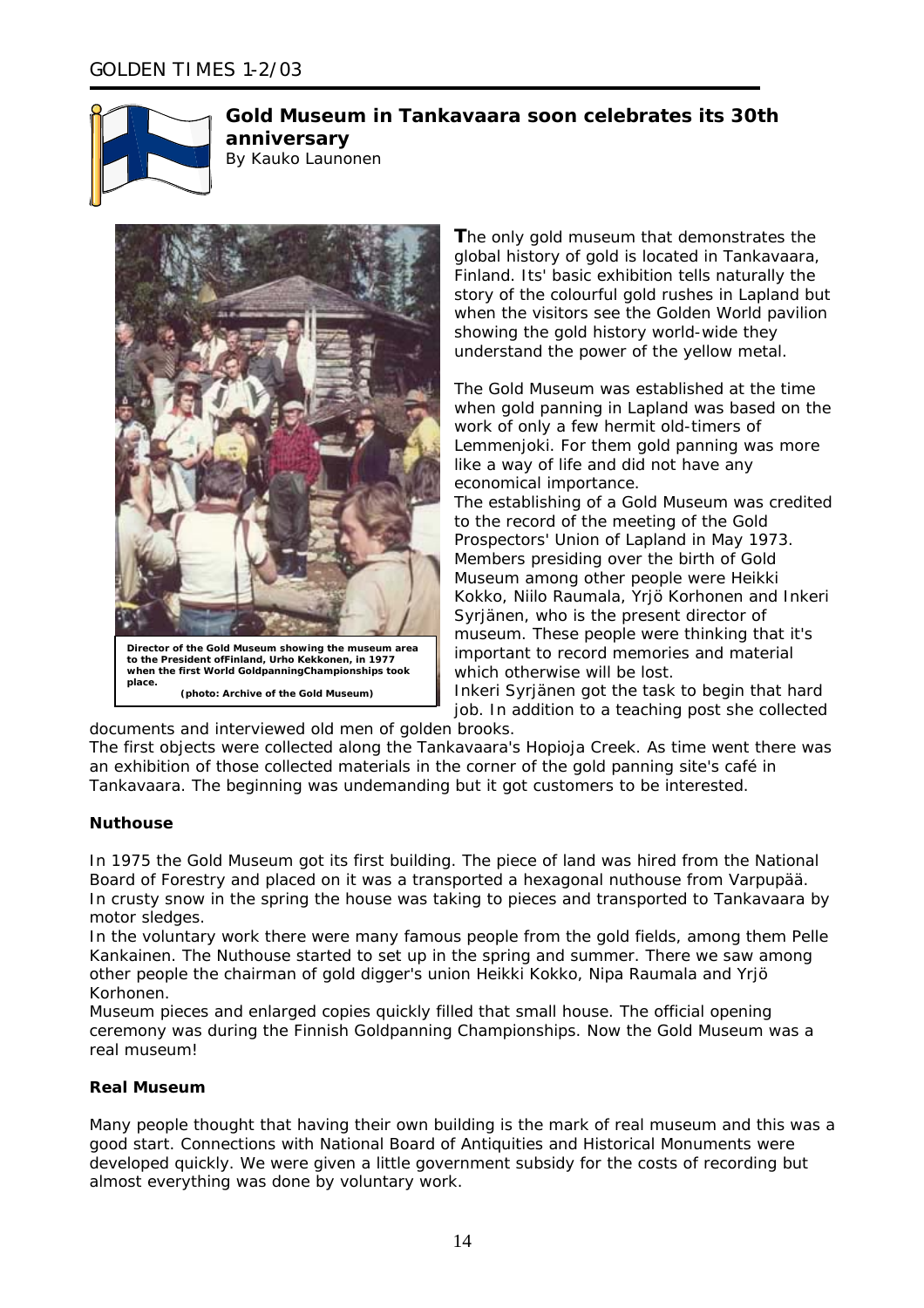## GOLDEN TIMES 1-2/03

The Nuthouse was too small, this was known already before setting up. After the opening ceremony we started to plan a new building and a suitable building was found from Härkäselkä. This was a main building from a gold mine, which had set up in the 1920's. The department of employment took some of the costs of transporting and building as it was moved to Tankavaara. Republic president of Finland, Urho Kekkonen, came to mason a foundation stone. His visit gave some belief in the future but also it got people to know about Tankavaara around the world.

The double-decked timber building was ready during the winter 1977-78. Topping out celebrated on the sixth of December, Independence Day. When the lasts timbers were lifting, the temperature was minus thirty.

Nipa Raumala, Yrjö Korhonen, Inkeri Syrjänen and Kauko Launonen gave half of their salary to help with the building material costs. From the many voluntary workers "Father" Jussi Mikkonen is worth special mention.

In the late winter in 1978 the first exhibition was moved into the Gold Museum Härkäselkä. There were four rooms; three for the exhibition and one was reserved for the staff residence. Real working rooms were not available yet, the most valuable documents were kept in the bank vault. The house of the director worked as an office. Conservation works were performed during the summer.

#### **Planning a new Museum building**

The museum had suitable rooms for small exhibitions, but they were not large enough and we had shortages of space every day as well as no real storerooms.

The Director of the Museum, Inkeri Syrjänen started to plan rebuilding and the Gold Prospectors' Union of Lapland accepted it. A Student at the Architect-institution Mikko Etula won the planning competition. The Ministry of Education and Ministry of Labour were interested and started negotiations. Negotiations went on with a positive mind. The administration of the Gold Museum didn't accept everything. The condition of the government subsidy was that societies take responsibility for the Museum and establish Museum-activity.

#### **Using an earthmover in gold panning**

The recently established Gold Museum Association submitted an aid-application to build a new museum on a piece of land in Tankavaara. The Application was approved and department of labour granted 2,5 million Finnmark to this project.

The activity of the Gold Museum was underrated in some quarters but when the size of this rebuilding project came out, it woke up many protesters of the museum activity. During those years people interested in using earthmovers for gold panning which destroyed many valuable gold historical artefacts created a conflict with the museum as it defended historical values.

Individuals who defended free mechanical earthmoving started a campaign against the museum. They even got the decision-makers of the municipality of Inari on their side. Their grounds for that was that the Gold Museum was robbing the gold tradition into the municipality of Sodankylä. These fights were handled in the courts and the courts of Appeal. The museum won and could continue with the work. Rebuilding got ready to the 10th anniversary in 1983. There were modern rooms to the gold historical exhibition, office-rooms and some other rooms to work in new museum building. Gold-tradition had gotten spaces it worth. Gold Museum was already science-institution.

#### International Golden World

First gold panning-competition in Tankavaara was organized in 1974. Soon happening became internationalized and a first world championship in gold panning was in 1977. Then Gold Museum got first international contacts. A few years after that they established the World gold panning union.

Information about gold historical happenings around the world and world history started to accumulate to Tankavaara. There organized little international exhibitions. From these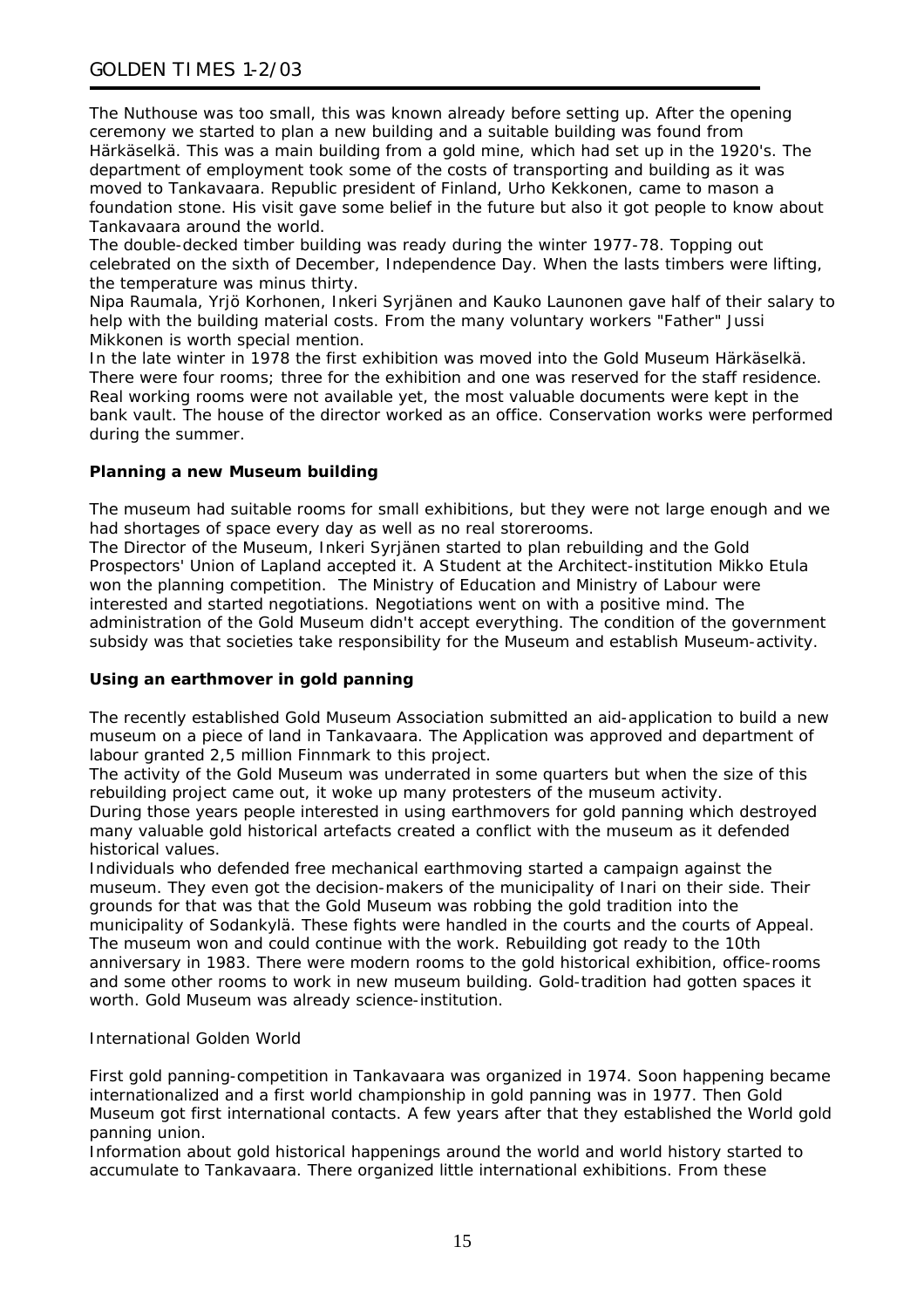exhibitions developed the idea to build global gold historical basic-exhibition to the Gold Museum. Like that was born Golden World.

Story about the man and gold

Golden World - the story about the man and gold. The exhibitions show the history of gold of over twenty countries all with important places of gold history. When all this was being planned they were talking to countries. Many contacts were created even between the embassies of different countries.

Already during the planning stage some countries disappeared from map of World and then was born new ones. This has happened often during the gold history which has taken thousands years. That's why it's the best way to speak about the areas.

Oldest document in Golden World is the copy of oldest map in the world. That map tells about the gold panning in the desert between the Nile and the Red Sea. First mentions about the gold found from the Bible. Chapter two in the Bible and the stories of Greek mythology tell that Golden Fleece has been in channel of gold panners or there has been a sheepskin on the panning-table, which collected gold nuggets from sand.

The oldest original object is from 1400's. It is a part of sluice-boxes, which presented from deceased Czechoslovakia. They were found from site of bridge.

In Golden World there are departments around the world. Visitors can get to know the gold history among other places Alaska, Australia, Brazil, California, China and Japan. There you can also find an explanation of distension the Kingdom of Roma. The Romans were looking for gold and slaves to the gold panning.

Golden world is a part, which has enlarged fastest in Gold Museum. Gold Museum in Tankavaara has become the thing of whole world cause it's the only one, which tells about international gold panning. Here you can collect the tradition of gold panning of whole world.

Future in Gold Museum

That's a question! Gold Museum has grown up an international science institution during that 30 years. It is the most important international tourist attraction of Sodankylä and also one of the whole Lapland.

Unity for society has done with modest resources. Now it would be high time for society, mainly municipality of Sodankylä, to acknowledge the work and take responsibility of continuation.

Target of jubilee year

First exhibition of Gold Museum was twenty years ago. The theme was history of gold panning in Finland and Lapland. That was an opening exhibition of new building of Gold Museum. An exhibition had planned and built by Museum staff and voluntary workers.

During these years there have visited over 500 000 people and still it gets positive feedback. Lots of new materials and knowledge about the gold history of Lapland has increased there during these twenty years. Those years have also left own prints to tradition and exhibitiontechnic has developed.

Gold Museum and The University of Lapland together have started to plan to renew basicexhibition honour of 30th anniversary. The target is to get it ready by summer 2004.

#### **SOME FACTS ABOUT GOLDPANNING IN FINLAND**

\*\*\*\*\*\*\*\*\*\*\*\*\*\*\*\*\*\*\*\*\*\*\*\*\*\*\*\*\*\*\*\*\*\*\*\*\*\*\*\*\*\*\*\*\*\*\*

1870 Goldrush to Ivaloriver, 500 men

1946 Goldrush to Lemmenjoki-area, 250 men

2000 New Goldrush to Lapland

- \*Over 400 gold claims
- \*Over 2000 hobby prospectors
- \*About 20 professional placer gold mines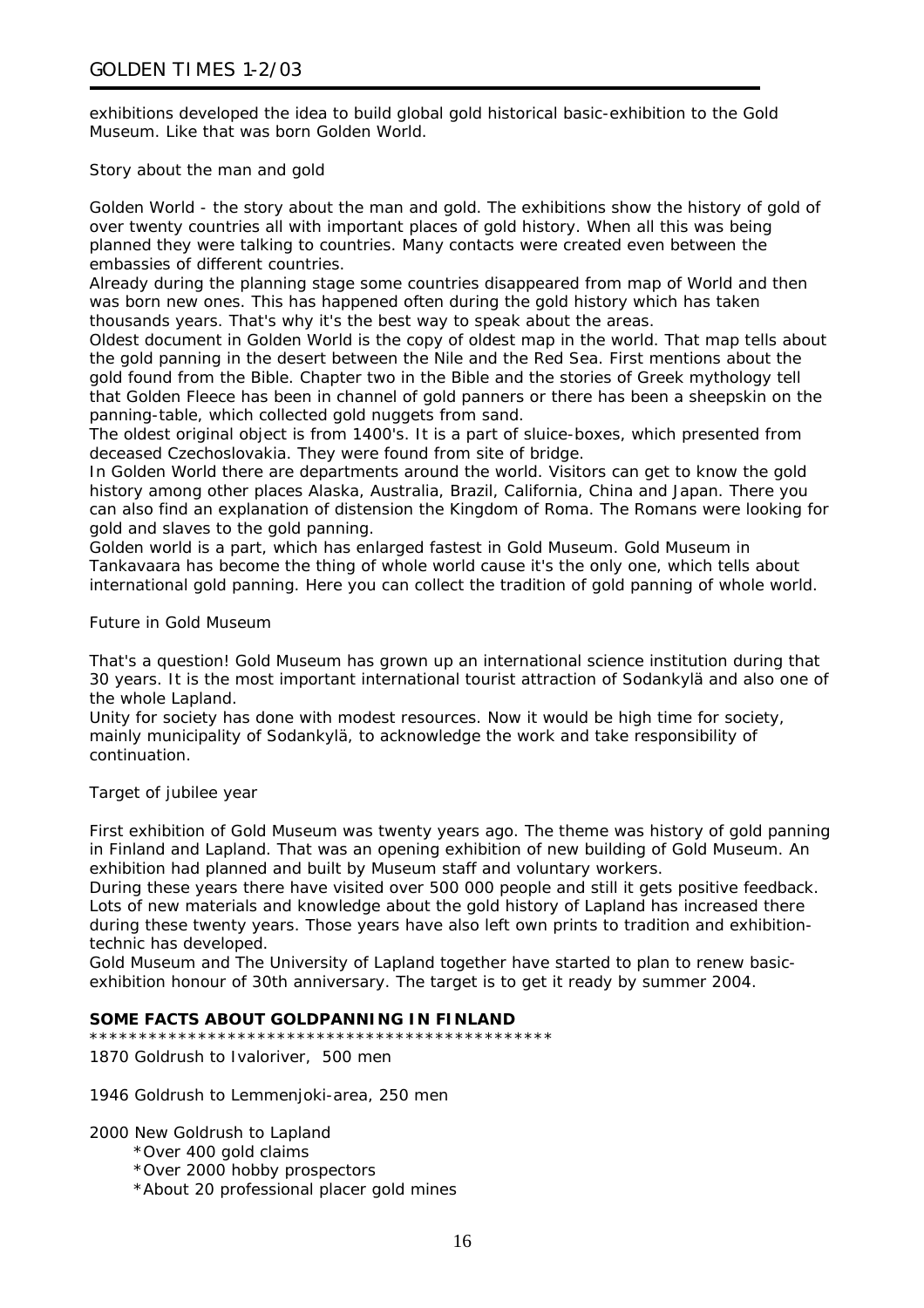\*Foreigners can also make the claims

Goldpanning competitions

- \*First Goldpanning Finnish Championship 1974
- \*29th Finnish Championships 2002, 350 competitors
- \*Year 2003 about 20 competitions all around Finland
- \*All together more than 1000 competitors

#### **Associations**

- \*Goldprospector Museum Association
- \*Goldprospectors Association of Finland
- \*Association of Goldminers of Lapland
- \*Friends of Lappish Gold
- \*Many smaller goldpanner clubs

Lapland is the last wilderness of Europe. There are gold bearing areas between Tankavaara and Lemmenjoki, where it is possible to find gold. Every summer more than 2000 hobby prospectors go to the goldfields, they have about 400 claims. In Lapland are also many professional placer goldmines, using digging machines.

Goldproduction is important for jewellery makers, because they like to use the original nuggets.

Goldmining is also very important for tourism in Lapland. Every summer thousands of tourist try their luck on the guided mines - and if they will listen to their guide, they will find gold!





Thursday morning, May 1st 2003 , 8.55am "Late! ...I'm going to be late I realise as I ease my Mini steadily up the proverbially never-ending curves to Zubiena and thence on to Sala. Queen's "Another one bites the dust" blasting my eardrums. The appointed meeting time is 9am at the camping site's cafeteria for cappuccino (never touch the stuff...) or strong espresso coffee accompanied by sinfully mouth-watering croissants.

All, needless to say, in the scintillating company of Arturo and his gang. But today is no ordinary meeting of friendly, albeit hungry local goldpanning souls... It's the first day of OrAlp 6...my personal FIRST OrAlp. I'm so happy and excited! Dying to see friends old and new and set out with them on an adventure that should last 4 whole days! And I'm going to be late!!"

OrAlp, for any of you who are unfamiliar with this event, is an annual, non-competitive goldpanning meeting of friends from the Alpine countries of France, Switzerland and Italy. It is organised and hosted on a rotating basis by each of these three countries. It was the brainchild of three Presidents, Arturo Ramella, Jacques Brest and Gilles Gautier and this year we were into our 6th edition.

But I was to discover as I parked in Sala that morning that my old Geography teacher back in Ireland many years ago had been wrong.... The Alps, provided that gold-fever is sufficiently high, are a truly remarkable range that extend right up to Holland ( which I had believed to be flatter than flat..) for lo and behold, here taking part in OrAlp were Carla and Martin, complete with pet Labrador, all the way from Maastricht!!

A delegation from Rauris, Austria and some people from Germany completed the picture.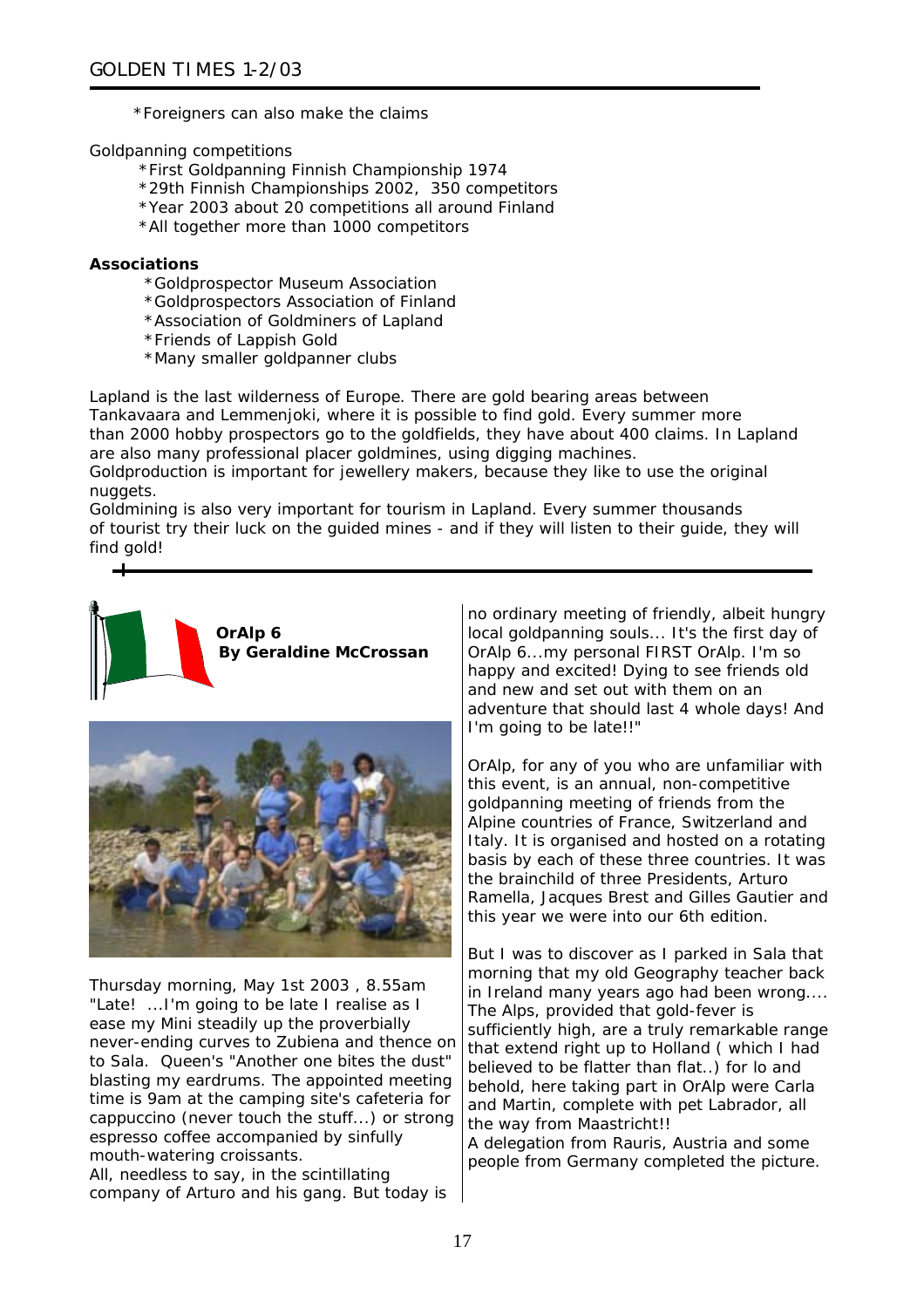And Arturo with Anna, Bruno and Davide put up a mobile office to register participants and confirm reservations for campsite and restaurant. In all we would number 70, some due to arrive only the following day. The stage was set.

Now, I may have led you to believe that these friends old and new had come to Italy only for the coffee, the marvellous food and the companionship. Important factors all, but incomplete. For these people, I suspect, are running a high temperature caused by liquid gold which flows along with the blood in their veins. Highly contagious and hereditary it has proved to be. In fact, by midday, all were on the banks of the Elvo, hard at work, determined to build up an impressive number of golden flakes to show people back home. I had accepted a lift as far as the river with my friend Paola, our Association's neo Secretary and we broke the 20-minute journey to do something I had long been intending to do, namely, take some photographs of a truly unique archaeological find, the magnificent remains of a Roman washing-canal or flume situated at the Barbera quarry not far from the river Elvo. (Visit our website www.cercatoridoro.it or www.bessa.it for more details).

The weather was kind to us on this first day of  $\vert$  shine. OrAlp 6. I quickly changed from "teacher" mode to

Valter and Valerio, true to their standard, had selected a good spot for us to work. The Elvo banks resounded with babel-like frenzy. There was much laughter and new arrivals were greeted with shouts of recognition and hugs. Picnics were eaten and goodies shared out. Sweaters were systematically discarded as the sun, unseasonably strong, bore down on us with growing intensity. Having managed as usual to soak my wellies and socks while crossing the river, the socks, spread on a rock were dry within minutes.

It was a historic day for my husband, Carlo, who having finally succumbed to the fact that his wife was irretrievably lost to gold fever, had decided to try his hand at panning for the very first time. I should have guessed that he would be better at it than me!!

Home for a quick wash and change of clothes and by 8pm there we are, all looking remarkably spick and span, gathered around a long table in the restaurant, hungrily anticipating dinner.

Known to be somewhat of a chatterbox (!), I did full justice to my reputation throughout the meal and, in fact, have scant recollection of what was placed before me (apart from the excellent Prosecco!!). But I DO remember my conversation with our new Dutch friends whose English was impeccable. Carla is a Goldsmith specialising in artistic jewellery who wanted to investigate the roots of her profession, as it were. Martin is an economist who had no particular interest in goldpanning but OrAlp was to cause him to be struck down by fever; another victim! It WAS an enjoyable evening.

Friday dawned gloomy with gathering rainclouds. And indeed, before long it was pouring down.

Personally, I was busy teaching at school all morning, so all I could do was look out the window during lessons at the downpour and wonder if my friends would muster the determination of their forbears at the Klondike ... I learned later that many had indeed left, undaunted, for the river.

Others, accompanied by Arturo and Gigi, had done a tour of the Bessa park and the Museum of Gold.

Mad, I thought, every last one of 'em! But they were rewarded by 2pm when the rain ceased and a pale, rather hazy sun began to

"goldpanner" mode and set off to meet them on the river where I managed to get lost among bulldozers that were working near the quarry on the construction of a new road. Perhaps it was the wording of my text message "Get your asses down to the river, please!" that caused Arturo and Gigi to miraculously drive up, accompanying no less a dignitary than Ramba himself. Who undoubtedly needs no introduction from me..... Very special to us all, he resembles a kind of benevolent grandfather, the one we would all have liked to have. And on topics auriferous there is nothing that he does not know.

The afternoon was spent in a joyful atmosphere on the river; hard work, friendly teasing, jokes (occasionally rather naughty!), good Dutch coffee freshly brewed by Martin and served in splendid, insulated stainless steel mugs (oh where oh where can we find some mugs like that...?) When, in crossing the river I succeeded in

getting wet again, this time right up to my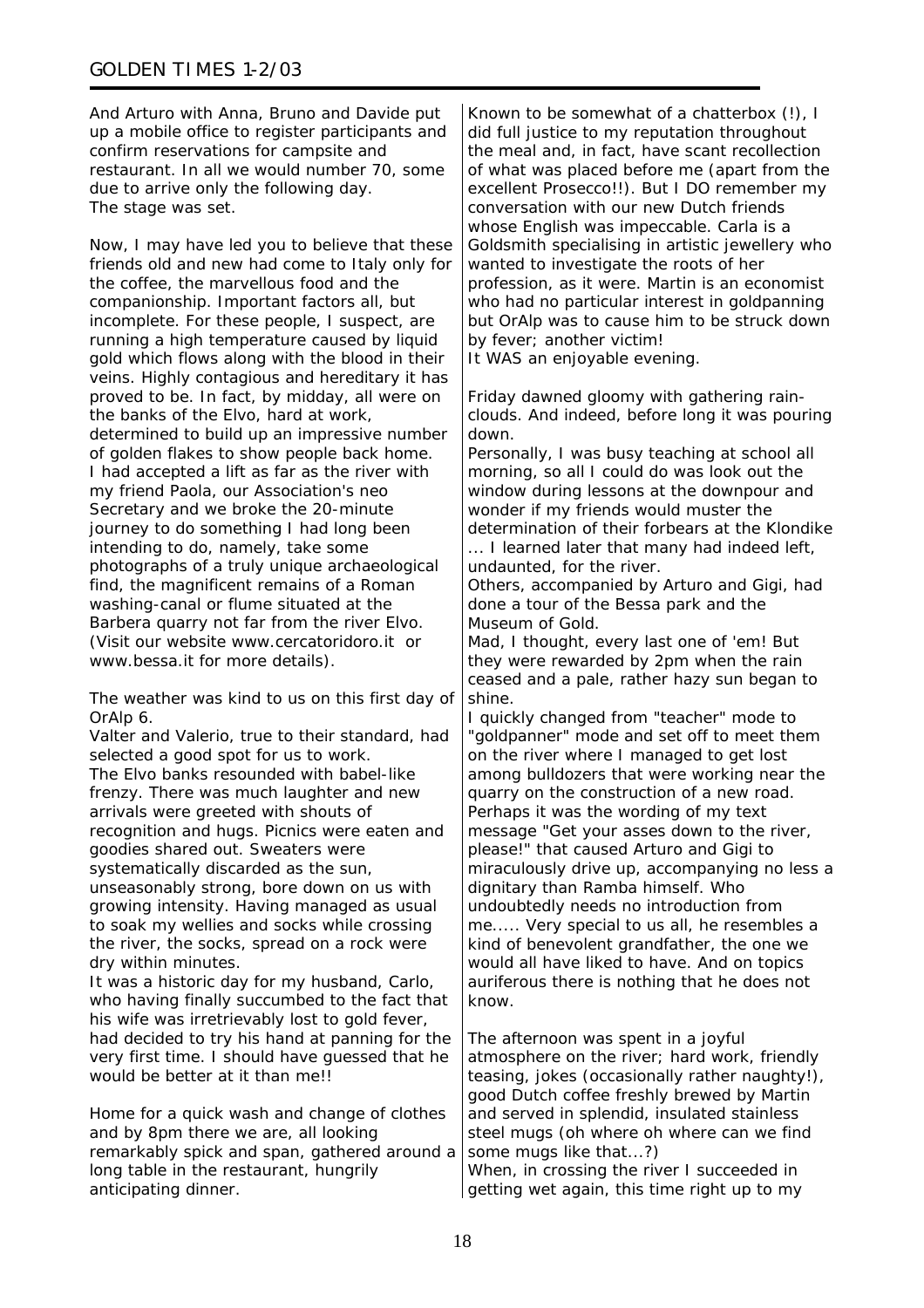bottom, my highly amused French friends gaily calling out "Natation!!!" .... Never mind! Soon dry in the sun... And during all this camaraderie the number of gold flakes is visibly growing, both in sluice box and tube. Home again to wash again and change again (I'm getting pretty good at this!) and by now my car knows the way to Sala. Another dinner, giant glasses of beer, Arturo who devises an idea for a crazy goldpanning videogame the likes of which only he himself could explain to you! Feel free to contact him, but remember that all rights belong to the A.B.C. d'Oro!!! Valter and Valerio arrive late but, with Gigi, compensate by entertaining us until the hour of 1.30am with tales of their exploits last year in Australia where they traveled to compete in the World Championships. What adventures! Ranging from getting lost (seriously lost) in a forest, to the time when one of them who shall remain nameless left his dentures behind somewhere and noticed their absence only 1,000 km further down the road...!!

I could try to lie to you and say that next morning I leapt out of bed with a lust for life! I didn't.

But good ol' Mini got me safely to Sala and breakfast with the group and besides, it was a glorious, sunny morning. Our visitors headed happily off once again to the river. Some of our members remained at base-camp to add final touches to the diplomas for individual participants and presentation baskets for each participating guest nation or association. The result was superb, the Italians being Masters in (among other things) the art of presentation and packaging.

Paola, Anna and I then followed the others to the river-banks where thankfully at least on this occasion I refrained from amusing all and



sundry by half drowning!

The river was a hive of activity, with sluice boxes of every conceivable design competing for space.

Gold was being found by all and occasionally a shout would be heard from some fortunate panner who had found a "big one", or "Bestia" (Beast) as it is sometimes jokingly referred to by us!

All this time, most of us were also steadily acquiring a golden colour on our skin; while mercifully, our old friends the mosquitoes did not try to gatecrash this party.

Arturo and his daughter Martina gave me a lift home . We sang all the way, "Why don't you take another little piece of my heart?" Poor Freddie....! but spirits were high. This is a really great weekend. And at 7pm one of the French delegations is holding a pre-dinner reception to mark the fact that they are hosting next year's (VII edition in the south of France.).

So, interesting nibbles and aperitifs, posing for photographs all together, the presentations and a speech by our President who suggests that our Austrian friends should consider hosting OrAlp, thereby making it a 4-nation



event.

Our Swiss friend Beatrice Rouge has very kindly brought some delicious chocolate eggs; thank you!

Dinner was a long, abundant and noisy affair as final-evening dinners on these occasions tend to be. I would rather not guess how many litres of beer were drunk! Just as well we had an entire dining-room to ourselves.... The recurrent theme however, in all the conversations that I heard was, not surprisingly, gold. -Perhaps related to equipment, perhaps to championships, perhaps to strange anecdotes or personalities or books on the subject but always returning to that auriferous common denominator which was our reason for being together in this place, at this moment in time.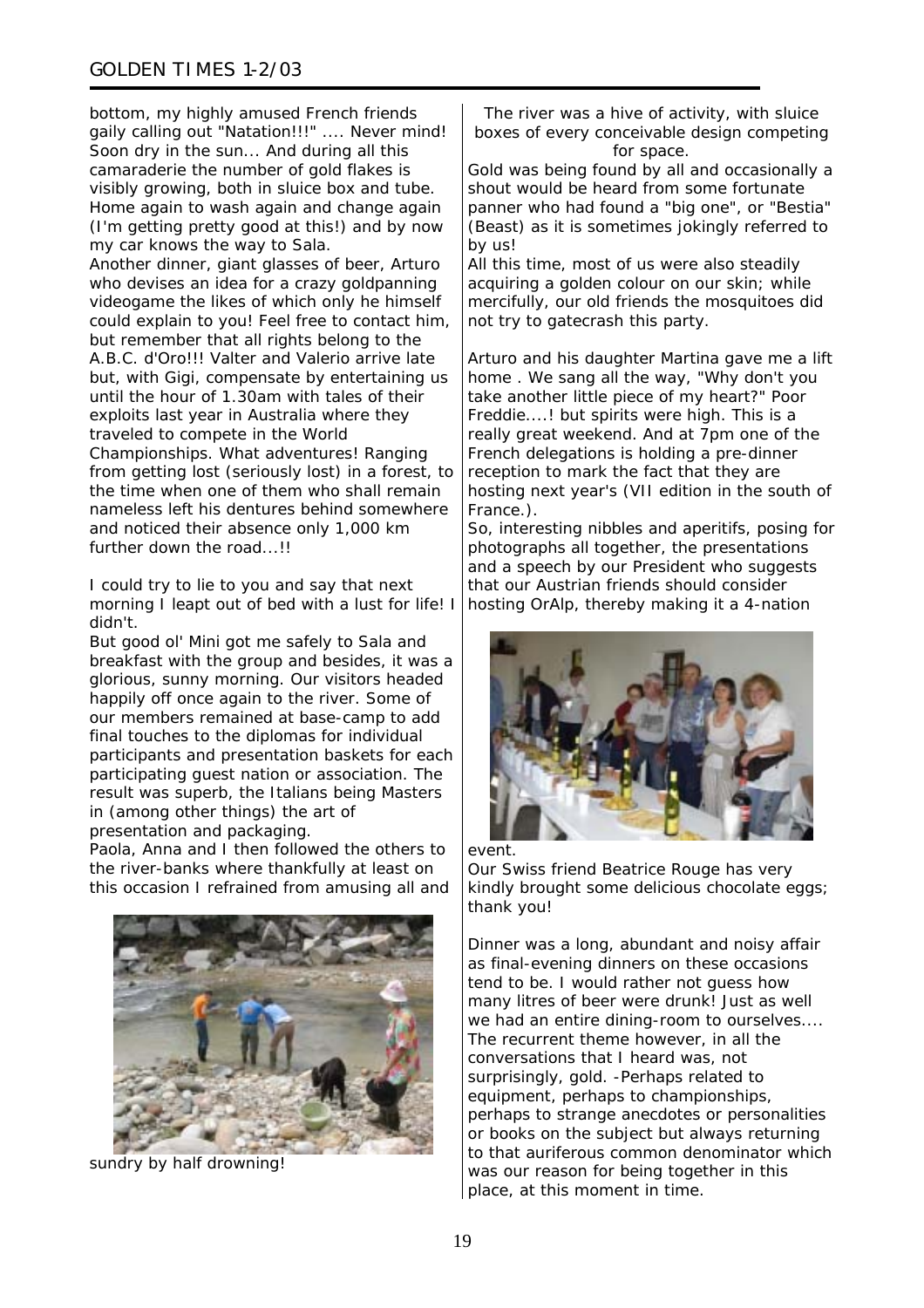# GOLDEN TIMES 1-2/03

Meanwhile, the chef had done himself proud. The grilled meat was sumptuous, the Frenchfries irresistible. The atmosphere was simply marvellous and nobody wanted it to end. But end it would have to. And we were just beginning to make a move when the Swiss saved the day (or rather the evening!) by announcing an imminent, midnight birthday toast. Down we sat again in happy anticipation and on the stroke of twelve the champagne duly flowed! But the evening DID eventually draw to a close..... (Happy birthday Renè!)

....and Sunday morning was suddenly upon us. By now it was a familiar sequence: drive to Sala, wake up over breakfast to a cacophony of languages, transfer to the riverbanks, pan and chat, chat and pan, eat, drink and be merry... But this morning the pattern was interrupted in that many of our friends were already leaving, setting out on their homeward journey. Thus, before taking ourselves to the river-banks, I joined some others of the Biella association in order to bid farewell to our quests on the Elvo bridge, in this way sparing them the effort of crossing the river to reach us. Small mementos were exchanged amidst promises to keep in touch. Many of these friends we are looking forward to seeing soon again in Willisau, Switzerland at the World Championships. But what makes



OrAlp special is the ABSENCE of medals, cups and podiums.

The prizes are friendship and in a small tube the fruits of your labour , both of which accompany you on the road home. The months of planning have proved worthwhile for the organisers. And my personal first OrAlp will remain forever in my mind.

But let me leave the final word to one of our guests, a very nice French lady, Mme. Claude. On saying goodbye on Sunday morning we

agreed that the previous evening's festivities had been extraordinary. To my suggestion that perhaps we had enjoyed ourselves a little "too much", she at once countered: " Ce n'est jamais trop!!!"



#### **False Hope!**

A few years ago I had an idea for an exciting prospecting

trip, but I had a lot of trouble finding people to go with me. "You want us to dive in raw sewage?!! You have got to be kidding!"

#### *The Dream*

There is a place on the south coast of England where there is a most beautiful gold. The gold is alloyed with palladium and has grown into wonderful dendritic 'ferns' and little solid blobs within calcite veins which run through bedded limestone on a peninsular called Hope's Nose. The gold is so special and rare that a law against collectors cutting samples from the cliffs now protects the rocky site. And this is where my idea came from, 'I wonder what is on the seabed? There might be rocks and boulders of the gold-rich vein material just sitting amongst the seaweed!' A pretty typical prospectors dream!

The site has many problems of access and safety, but the biggest problem by far is the fact that the main sewer for a very large holiday town is a tunnel through the cliffs, right through the gold veins, which just dumps it's stinking brown 'soup' in the sea. The discovery of the gold at Hope's Nose is credited to an eminent geologist and Sir Arthur Russell, on hearing of the find in 1927, went and collected many fine specimens of the crystallized gold. So what was there now I wondered? What was hidden from collectors under the sea, protected by five meters of seawater and a topping of filthy 'soup'?

#### *The Team*

This was a big project for me and I made careful plans through the winter ready for a late spring diving expedition. I bought a dive boat and gathered all the knowledge and subaqua and prospecting equipment that was needed to dive and work the site. I also took medical advice – which was, "Don't do it.". Not very helpful really! But I still needed a team of people to help and spring was approaching fast. After many hours of talking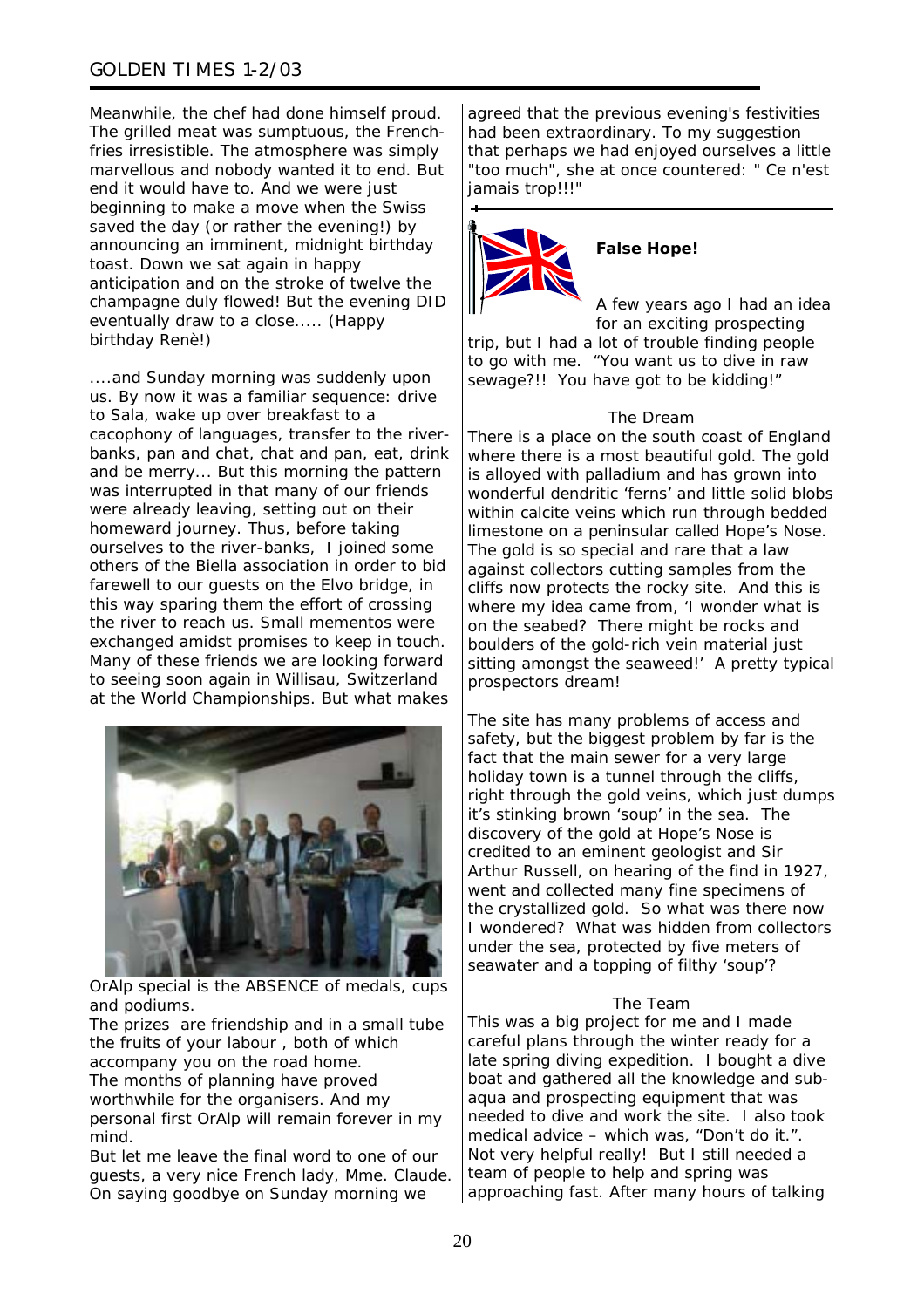## GOLDEN TIMES 1-2/03

to everyone I could think of, and beginning to get desperate, I eventually put together a team of tough and interesting people who would share this mini-adventure with me – just in time! The team mixture was good with some prospectors who could dive and some divers who would learn to prospect. Mike Gossage and Pete were in charge of the diveboat, David Thurkettle, John Tewson, Charlie Field and Lorna were the divers, and Richard Blackwood (from Tasmania) and myself were the diver-prospectors. Individual team members had to fit the dives in with their other work and family commitments so we were never all on site at the same time – but I had a team and it worked.



*Figure 1- Loading the Boat*

#### *Working the Seabed*

One of my big surprises was how quickly we all got used to working in sewage. We immediately learned to keep our air supply regulators in our mouths at all times and, after losing my dive buddy a couple of times on the way down, we learned to hold hands as we sank through the two to three meters of surface 'soup' into the clearer water beneath. Once under the 'soup' it was fine and there was an abundance of fish, starfish, crabs and other sea wildlife – all come to feed in the rich **waters!** 

It is easy to get lost amongst the slippery seaweed waving in the currents, so we laid out marker tapes from the base of the cliffs 10 meters out to sea. Each tape was named and had shore direction marks so that we always knew where we were. Now we were ready to look for the gold! Firstly I searched amongst the rocks and cobbles for samples of the precious gold-bearing vein material, in total I found seven pieces – none of which contained gold when gently etched with dilute hydrochloric acid. This was a disappointment as it was the ore that I really wanted, but

never mind, the seabed was full of big cracks that had collected heavy debris from shipwrecks, fisherman, the sewer and, we hoped, the gold veins. So we began to work the cracks, just as any prospector would work bedrock cracks in a river, except that we were weightless – which brings a new range of difficulties for a prospector! Again there were problems unique to this site, like having so many hypodermic needles settled into the cracks that we took great care before touching anything. But there were surprises too – like when we disturbed pockets of chopped toilet paper it floated around us like we were in a snowstorm, quite pretty really!



*Figure 2 - David unloads buckets*  We worked in pairs using iron bars to loosen the concreted concentrate and modified Henderson pumps to suck it out into buckets. We then used airbags to get the buckets to the surface and into the boat. After each dive we took the buckets of concentrate to a little stony beach where we had lunch and panned down the buckets of concentrate. Each pan was a real 'lucky dip' as we panned up coins, gold jewellery, and yes – tiny fragments of the rare Hope's Nose gold! But one dive in particular will remain fixed in my mind.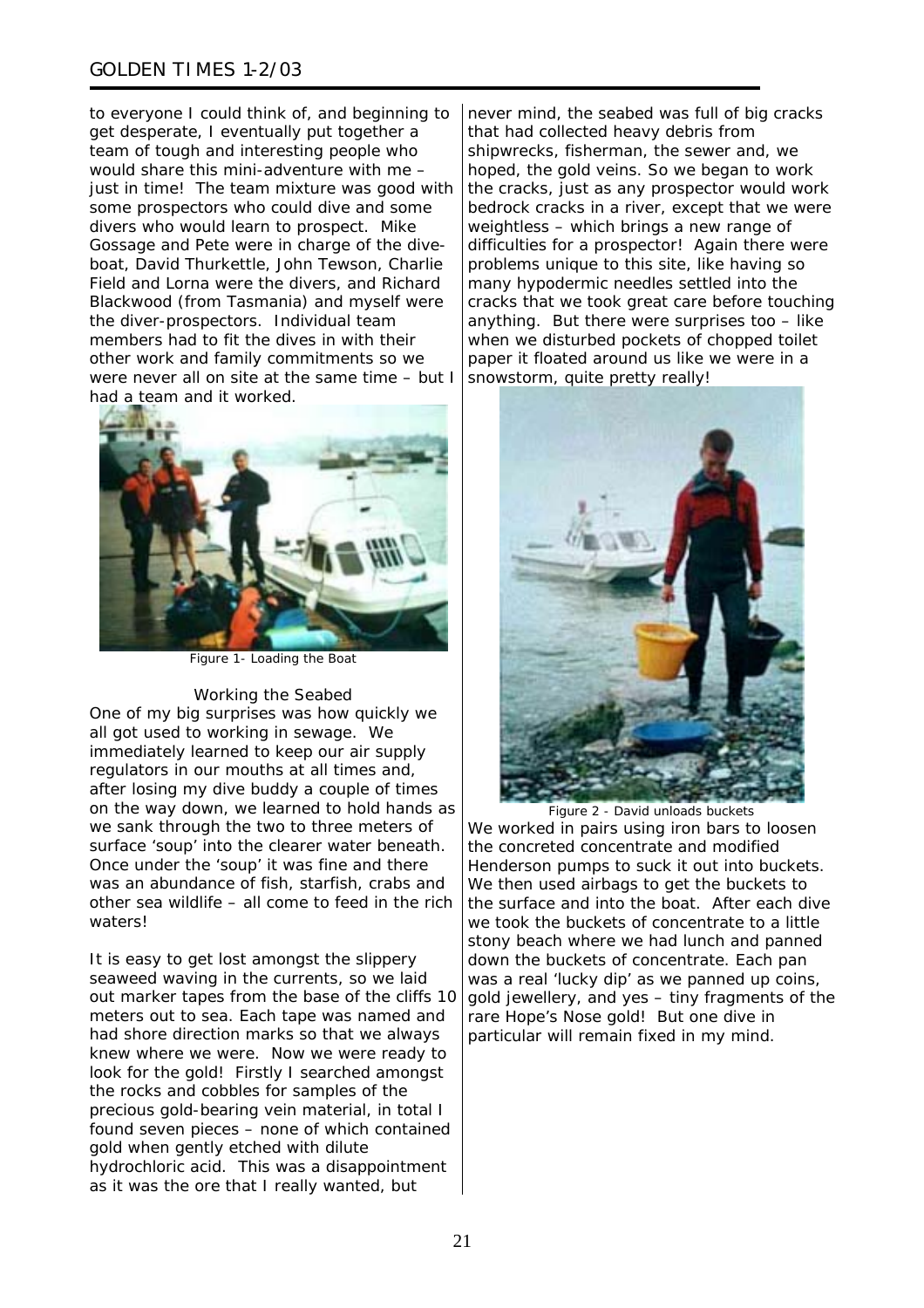

*Figure 3 - Pan of concentrate*

#### *The Nugget*

Towards the end of the trip Richard Blackwood joined me as dive buddy, as good a companion as I could have wished for. We had done a number of dives working along each seabed crack in turn when I saw a nuggety looking piece of gold about 5mm big. Colours were muted in the brownish light, but we had learned that if anything looked like gold on the seabed, when we got it to the surface and into daylight, it was gold! I got out my knife and tried to free the little nugget. A piece of crud broke away and I saw that the nugget was much bigger than I had first thought. I signalled to Richard to help me and not to touch the nugget with his knife, I wanted this beauty undamaged. We worked like silent surgeons for almost twenty minutes to get it out. Twenty minutes of pure joy as I thought we were freeing one of the best nuggets ever found in England.



*Figure 4- The 'Nugget'*

The nugget felt light, but was spongy and still had crud attached to it. I took it to a good friend who had access to university testing facilities. He studied it carefully in silence with a lens for a few minutes; I could see his excitement growing. We then photographed the nugget and he took a tiny fragment from it for testing. I drove home buzzing with excitement as I know that nuggets are seldom alone, they lay in 'families' so, if the test was positive, I knew I needed to get back and dive to find it's 'brothers and sisters'! Three very long days passed and then a call on my mobile phone, "Are you ready for this? He said, (long pause) "I'm afraid we got high copper and zinc readings." I was crushed – my gold coloured, nugget shaped, piece of metal, found in a gold vein – was brass!

So, we did find fragments of the little goldpalladium ferns, and earrings, watch chain and a diamond ring – but I'll never forget the false hope I felt for twenty minutes with Richard, deep down in the brown gloom, gently freeing our mysterious little nugget of brass. Such is life eh!

Vincent Thurkettle



*Figure 5 - Vince Finds Dinner*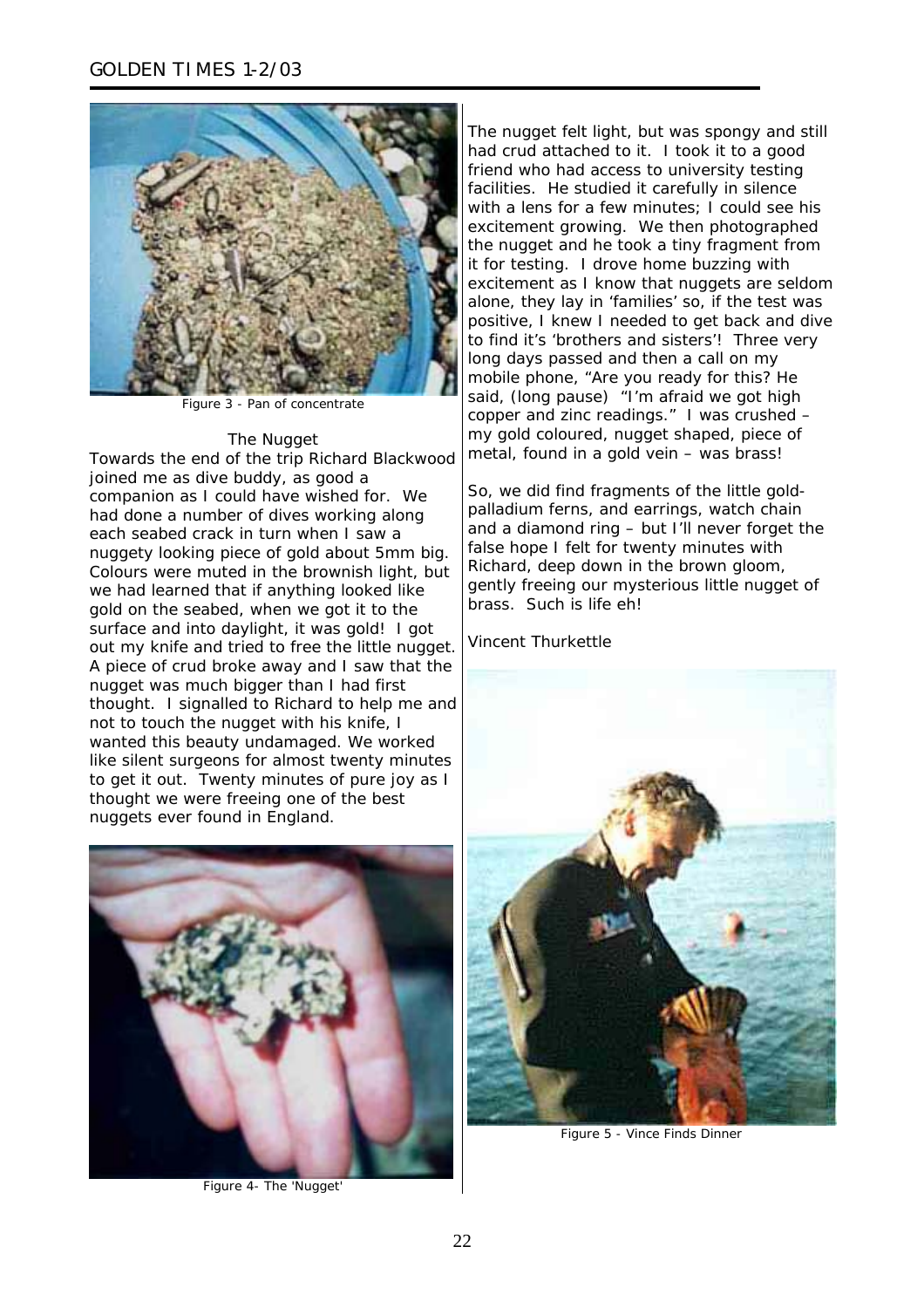#### *Editors note*:



On a recent trip out to visit me in the USA, Vincent and I went to the Smithsonian Natural History Museum in Washington D.C. where of course, we saw the Gold exhibit! I was surprised to see they had very few samples from the world, most bringing from the USA,

however there was a beautiful example of Hope's Nose gold.



# **Dates for your Diary:**

Czech and Slovak Republics, Open Chamionships. **20 to 22 June** Kocaba River, 36 km, South of Prague Information: Hodrussky klub zlatokopov. Web : [http://www.zlatokop.cz](http://www.zlatokop.cz/) 

Swedish Contest. **5 to 6 July** Kopparberg, Sweden Information: Hans Prinselaar, Bangbrogarden, S-71400 Kopparberg. Tel.0580-12407 Email : [hoj.prinselaar@swipnet.se](mailto:hoj.prinselaar@swipnet.se) 

Another Swedish Contest ! **12 to 13 July** Ullanger, Sweden Information: Anki Amberg, Viksäter 2550, S-87032 Ullanger (Tel/Fax 0613- 10669) Email : [miranatura@swipnet.se](mailto:miranatura@swipnet.se)

Swedish Open, **25 to 27 July**

Lannavaara, Sweden Information: Kristallen Stenslip, Box 60, S-98030 Lannavaara Phone (0)981-31060, Fax (0)981-31037 Website : [http://www.kristallen.com](http://www.kristallen.com/) Email : [info@kristallen.com](mailto:info@kristallen.com)

"Gold and Western 2003" (Poland) **August 2nd and 3rd**  Western City/Karpacz - SW Poland Information: Krzysztof Maciejak/Polish Goldpanning Center. Website : <http://www.goldcentrum.pl/kalendarz/indexWCeng.php3> Email: [info@goldcentrum.pl](mailto:info@goldcentrum.pl)

Austrian Open **August 9 and 10**  Rauris, Austria Information: Austrian Goldpanning Association. Email : [info@goldwaschen.at](mailto:info@goldwaschen.at)